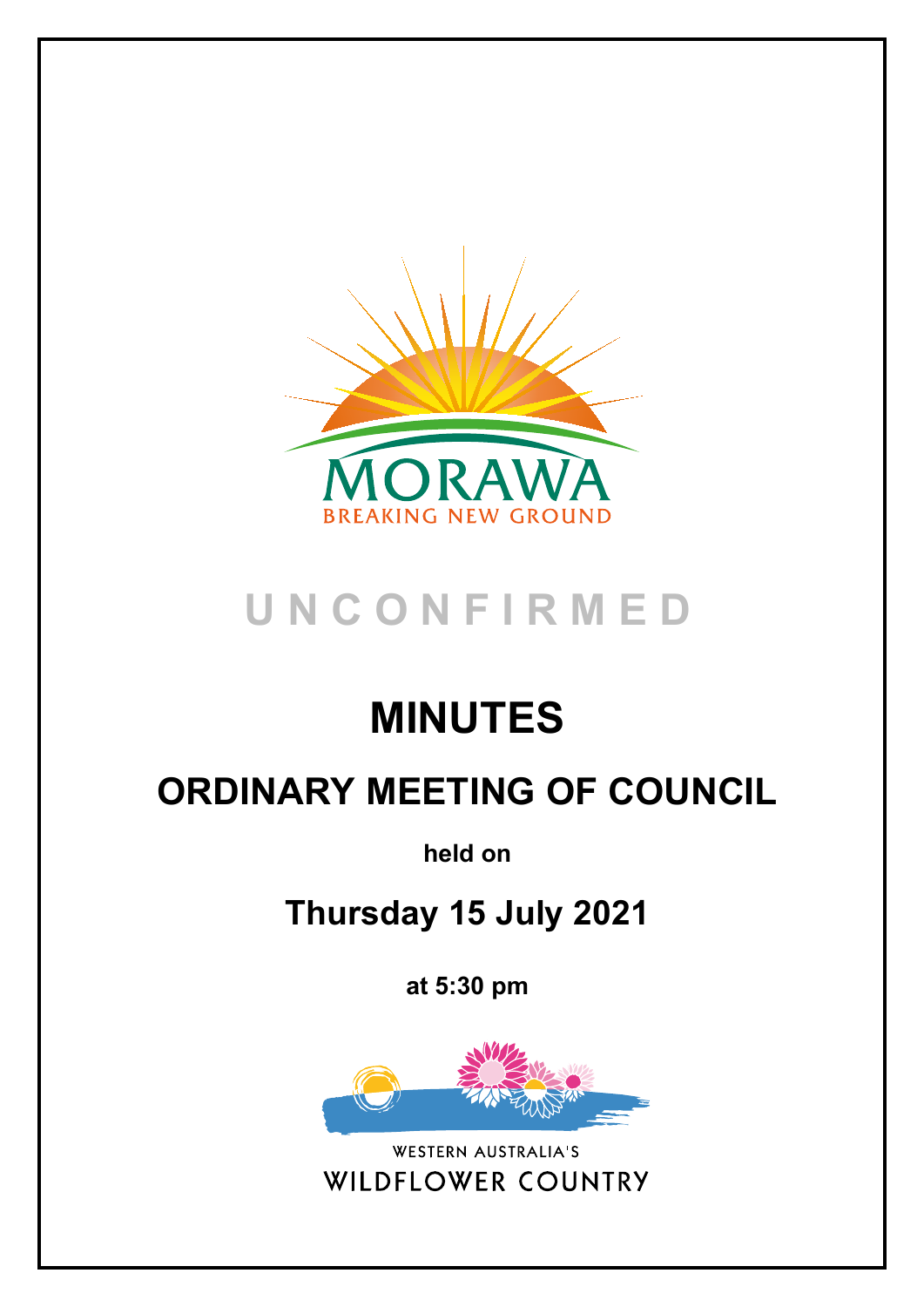## **Contents**

| Item 1            |        |                                                                                      |  |
|-------------------|--------|--------------------------------------------------------------------------------------|--|
| Item <sub>2</sub> |        |                                                                                      |  |
| Item <sub>3</sub> |        |                                                                                      |  |
| 3.1               |        |                                                                                      |  |
| 3.2               |        | Attendance by Telephone / Instantaneous Communications 4                             |  |
| 3.3               |        |                                                                                      |  |
| 3.4               |        |                                                                                      |  |
| 3.5               |        |                                                                                      |  |
| Item 4            |        |                                                                                      |  |
| Item <sub>5</sub> |        |                                                                                      |  |
| Item <sub>6</sub> |        |                                                                                      |  |
| 6.1               |        |                                                                                      |  |
| 6.2               |        |                                                                                      |  |
| 6.3               |        |                                                                                      |  |
| Item 7            |        |                                                                                      |  |
| Item 8            |        |                                                                                      |  |
| Item <sub>9</sub> |        | Declarations of All Members to have Given Due Consideration to All Matters Contained |  |
|                   |        |                                                                                      |  |
| Item 11           |        |                                                                                      |  |
| 11.1              |        |                                                                                      |  |
|                   | 11.1.1 | Actions Performed under Delegated Authority for June 2021  8                         |  |
|                   | 11.1.2 | Final Approval of the Shire of Morawa Local Planning Strategy and Town               |  |
|                   | 11.1.3 |                                                                                      |  |
| 11.2              |        |                                                                                      |  |
|                   | 11.2.1 |                                                                                      |  |
|                   | 11.2.2 |                                                                                      |  |
|                   | 11.2.3 |                                                                                      |  |
|                   | 11.2.4 | Chief Executive Officer Authorisations and Reporting to Council 28                   |  |
|                   | 11.2.5 | Memorial Plaque at the Greater Sporting Ground Gatekeepers Hut31                     |  |
| 11.3              |        |                                                                                      |  |
|                   | 11.3.1 |                                                                                      |  |
| Item $12$         |        |                                                                                      |  |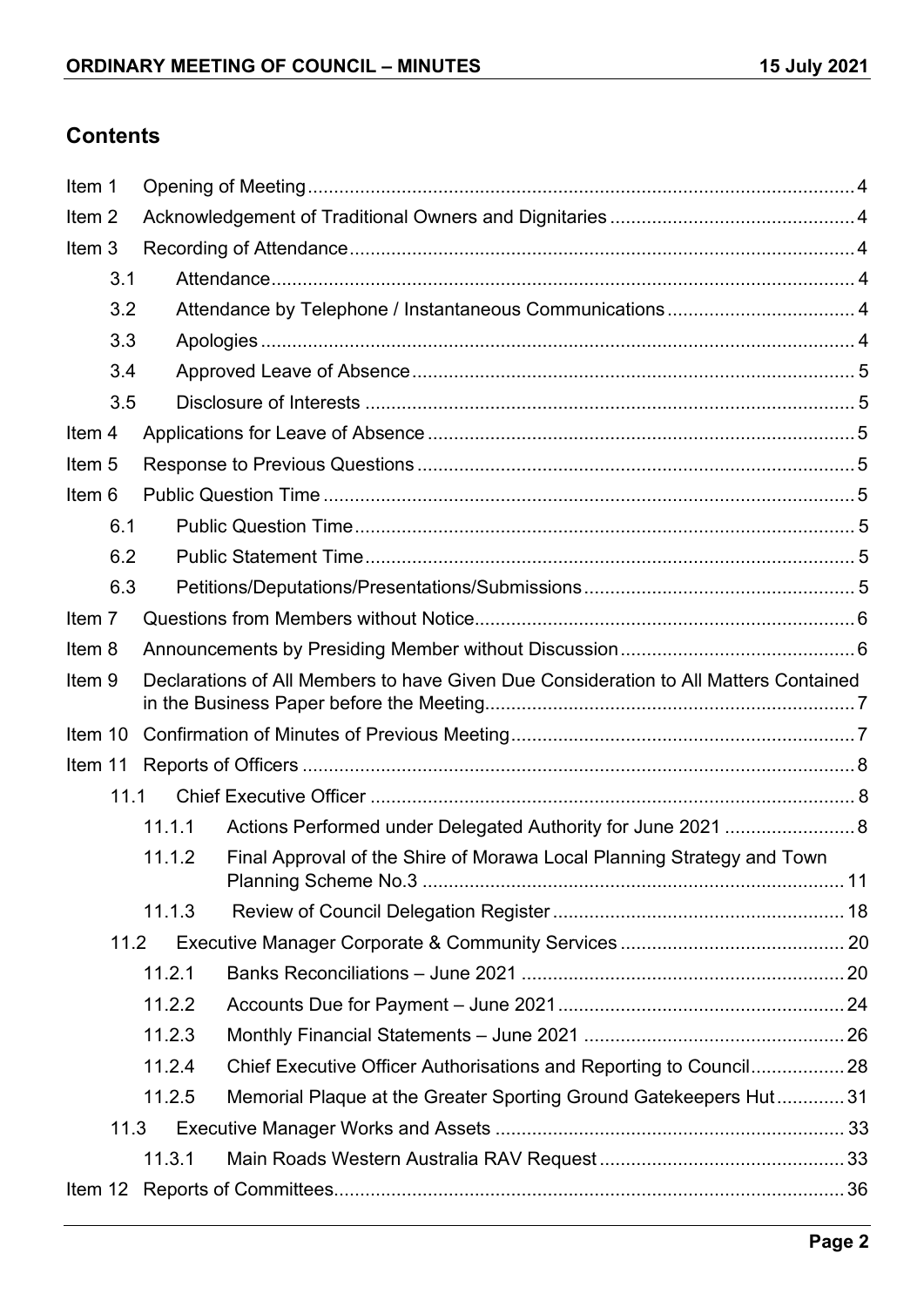## **ORDINARY MEETING OF COUNCIL – MINUTES 15 July 2021**

|  | Unconfirmed Minutes of the WALGA Northern Country Zone 'Flying Minute<br>12.1 |  |
|--|-------------------------------------------------------------------------------|--|
|  |                                                                               |  |
|  |                                                                               |  |
|  |                                                                               |  |
|  |                                                                               |  |
|  |                                                                               |  |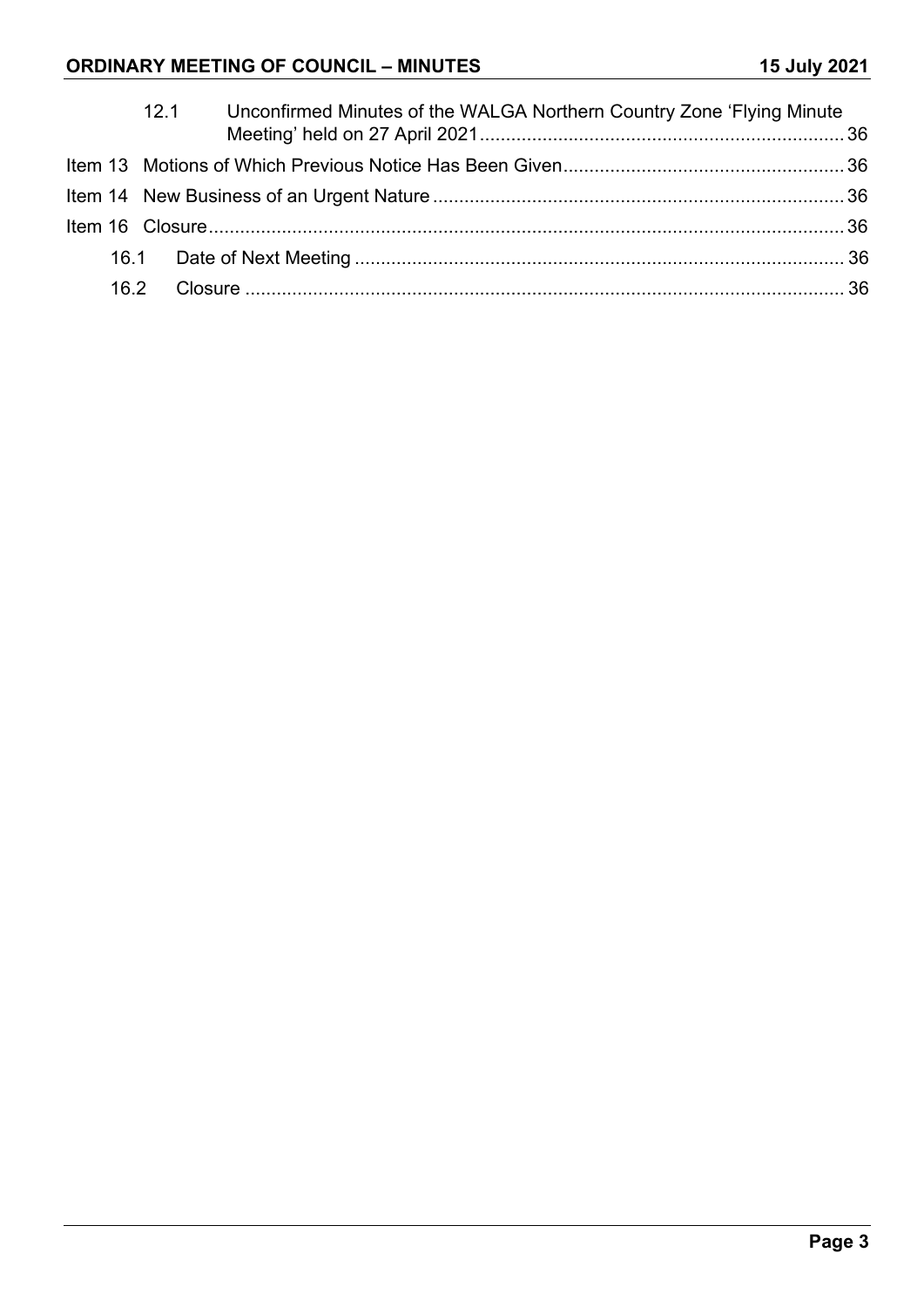## <span id="page-3-0"></span>**Item 1 Opening of Meeting**

The President declared the meeting open at 5:33pm.

## <span id="page-3-1"></span>**Item 2 Acknowledgement of Traditional Owners and Dignitaries**

The President acknowledges the traditional custodians, the Yamatji people, and recognises the contribution of Yamatji elders past, present and future, in working together for the future of Morawa.

## <span id="page-3-2"></span>**Item 3 Recording of Attendance**

#### <span id="page-3-3"></span>**3.1 Attendance**

**Council**

President (Presiding Member) Councillor Karen Chappel Deputy President Councillor Dean Carslake Councillor Jane Coaker Councillor Debbie Collins **Councillor Yvette Harris** *joined the meeting online at 6:37pm* Councillor Shirley Katona Councillor Ken Stokes

**Staff**

Chief Executive Officer Scott Wildgoose Scott Wildgoose

#### **Members of the Public**

Nil

#### <span id="page-3-4"></span>**3.2 Attendance by Telephone / Instantaneous Communications**

In accordance with section14 of the *Local Government (Administration) Regulations 1996 "Meetings held by electronic means in public health emergency or state of emergency (Act s. 5.25(1)(ba*))", the President to declare that this Meeting may take place via instantaneous communication. All Councillors and staff are to be available either via telephone (teleconference) or in person.

#### <span id="page-3-5"></span>**3.3 Apologies**

Nil

#### *DISCLAIMER*

*No responsibility whatsoever is implied or accepted by the Shire of Morawa for any act, omission, statement or intimation occurring during Council Meetings. The Shire of Morawa disclaims any liability for any loss whatsoever and howsoever caused arising out of reliance by any person or legal entity on any such act, omission, and statement of intimidation occurring during Council Meetings.*

*Any person or legal entity that acts or fails to act in reliance upon any statement, act or omission occurring in a Council Meeting does so at their own risk. The Shire of Morawa advises that any person or legal entity should only rely on formal confirmation or notification of Council resolutions.*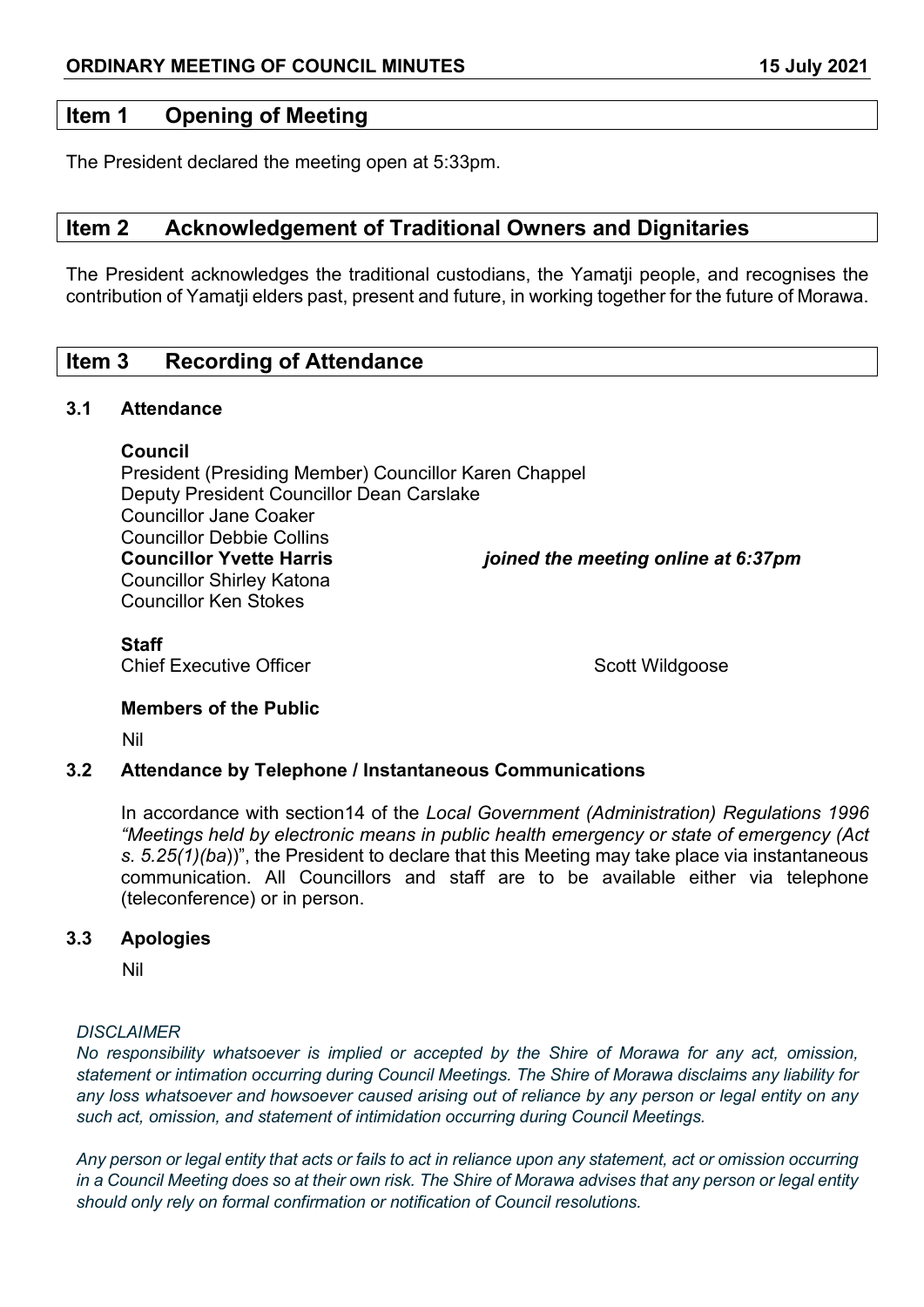#### <span id="page-4-0"></span>**3.4 Approved Leave of Absence**

Nil

<span id="page-4-1"></span>**3.5 Disclosure of Interests**

Nil

## <span id="page-4-2"></span>**Item 4 Applications for Leave of Absence**

Nil

## <span id="page-4-3"></span>**Item 5 Response to Previous Questions**

Nil

## <span id="page-4-4"></span>**Item 6 Public Question Time**

*Important note:*

*'This meeting is being recorded on audio tape and to assist with minute taking purposes. The public is reminded that in accordance with Section 6.16 of the Shire of Morawa Meeting Procedures Local Law 2012 that nobody shall use any visual or vocal recording device or instrument to record the proceedings of Council without the written permission of the presiding member.*

*Members of the public are also reminded that in accordance with section 6.17(4) of the Shire of Morawa Meeting Procedures Local Law 2012 mobile telephones must be switched off and not used during the meeting.'*

#### <span id="page-4-5"></span>**6.1 Public Question Time**

Nil

<span id="page-4-6"></span>**6.2 Public Statement Time**

Nil

<span id="page-4-7"></span>**6.3 Petitions/Deputations/Presentations/Submissions**

Nil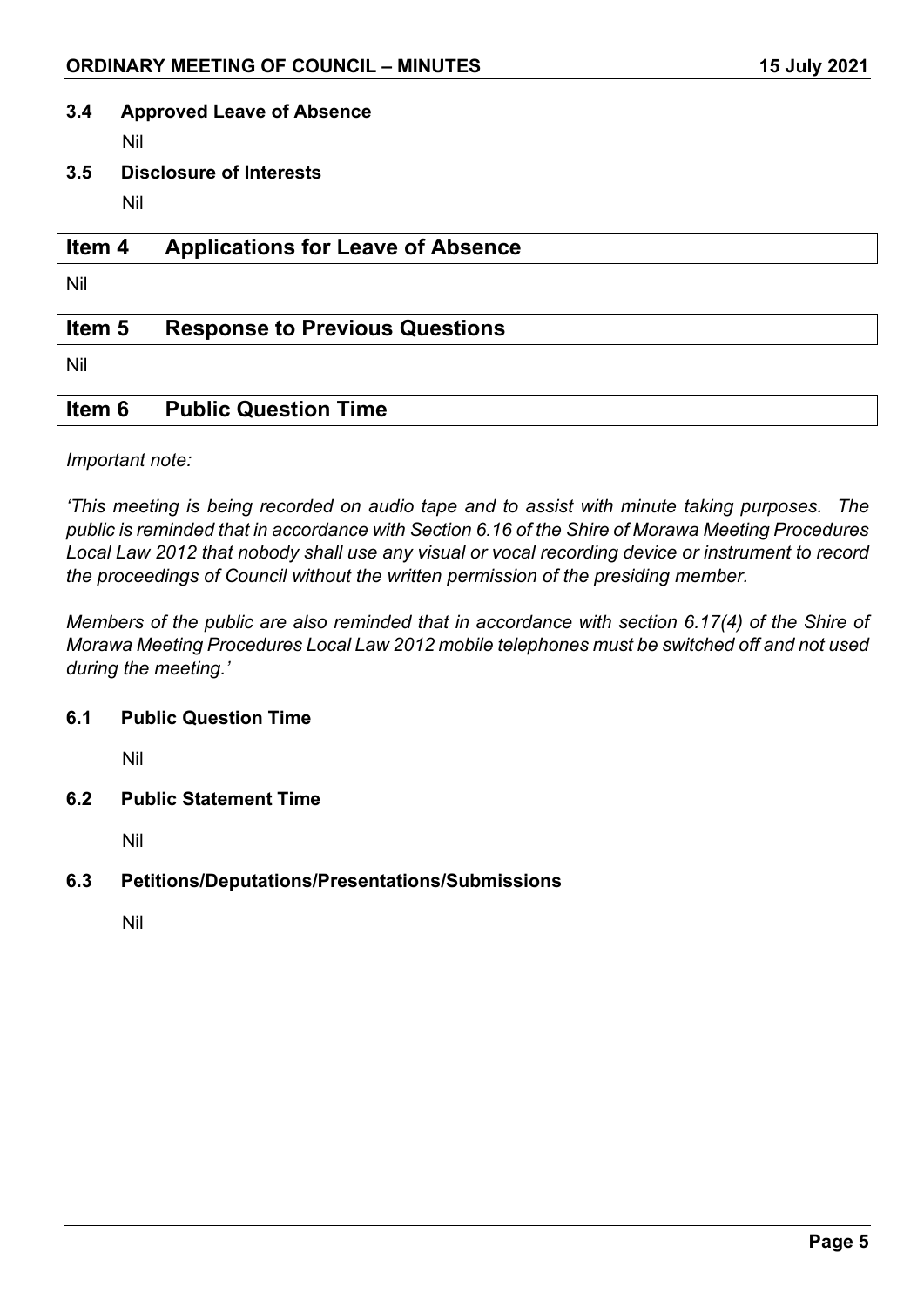## <span id="page-5-0"></span>**Item 7 Questions from Members without Notice**

Nil

## <span id="page-5-1"></span>**Item 8 Announcements by Presiding Member without Discussion**

President's Meetings for the month of June 2021.

| <b>Date</b>  | <b>Details of Meeting</b>                                |  |
|--------------|----------------------------------------------------------|--|
| 2 June 2021  | <b>State Council</b>                                     |  |
| 8 June 2021  | Shire of Irwin with WALGA and LGIS                       |  |
|              | <b>WALGA - Three Day Shire Tour</b>                      |  |
| 9 June 2021  | Mingenew, Three Springs and Coorow Shires                |  |
| 10 June 2021 | <b>Carnamah and Perenjori Shires</b>                     |  |
| 10 June 2021 | <b>Morawa Council Briefing</b>                           |  |
| 11 June 2021 | City of Geraldton, Chapman Valley and Northampton Shires |  |
| 12 June 2021 | <b>Netball Court Opening</b>                             |  |
| 14 June 2021 | <b>WALGA President Meeting</b>                           |  |
| 15 June 2021 | <b>Minister Care</b>                                     |  |
| 16 June 2021 | <b>WALGA Selection Committee</b>                         |  |
| 17 June 2021 | <b>Community Morning Tea</b>                             |  |
| 17 June 2021 | Shire of Morawa Ordinary Council Meeting                 |  |
| 19 June 2021 | <b>ALGA Board Meeting</b>                                |  |
| 20 June 2021 | <b>Regional Development Conference</b>                   |  |
| 21 June 2021 | <b>ALGA NGA</b>                                          |  |
| 22 June 2021 | <b>ALGA NGA</b>                                          |  |
| 23 June 2021 | <b>ALGA NGA</b>                                          |  |
| 24 June 2021 | East Metropolitan Zone Meeting                           |  |
| 25 June 2021 | Avon Midland Country Zone Meeting                        |  |
| 28 June 2021 | South Metropolitan Zone Meeting                          |  |
| 29 June 2021 | <b>Minister Sanderson</b>                                |  |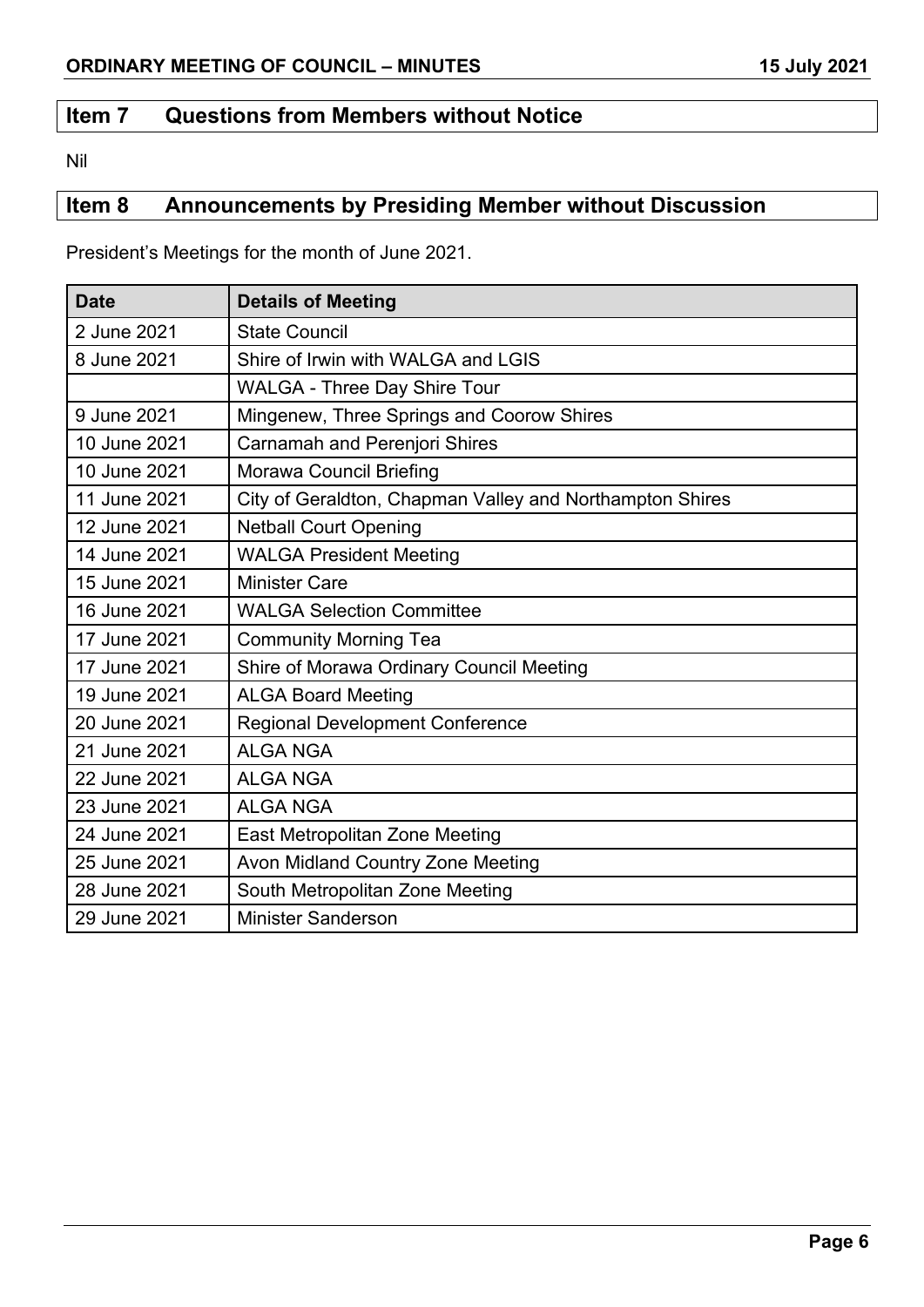## <span id="page-6-0"></span>**Item 9 Declarations of All Members to have Given Due Consideration to All Matters Contained in the Business Paper before the Meeting**

#### *Cr Yvette Harris joined the meeting online at 6:37pm*

The Elected Members to declare that they had given due consideration to all matters contained in the agenda.

- President Councillor Karen Chappel
- **Deputy President Councillor Dean Carslake**
- Councillor Jane Coaker
- Councillor Debbie Collins
- **Councillor Yvette Harris**
- **Councillor Shirley Katona**
- **Councillor Ken Stokes**

## <span id="page-6-1"></span>**Item 10 Confirmation of Minutes of Previous Meeting**

The Minutes of the 17 June 2021 Ordinary Council Meeting were provided under separate cover via the Shire of Morawa's secure portal to all Councillors on 22 June 2021.

The Minutes of the 8 July 2021 Special Meeting of Council were provided under separate cover via the Shire of Morawa's secure portal to all Councillors on 9 July 2021.

## **OFFICER'S RECOMMENDATION / COUNCIL RESOLUTION**

*210702 Moved: Cr Coaker Seconded: Cr Carslake*

**That Council confirm that:**

- **1. The Minutes of the Ordinary Council Meeting held 17 June 2021 are a true and correct record.**
- **2. The Minutes of the 8 July 2021 Special Meeting of Council are a true and correct record.**

*CARRIED BY SIMPLE MAJORITY 7/0*

*Disclaimer*

*Members of the public are cautioned against taking any action on Council decisions, on items in this agenda in which they may have an interest, until formal notification in writing from the Shire has been received. Decisions made at this meeting can be revoked pursuant to the Local Government Act 1995.*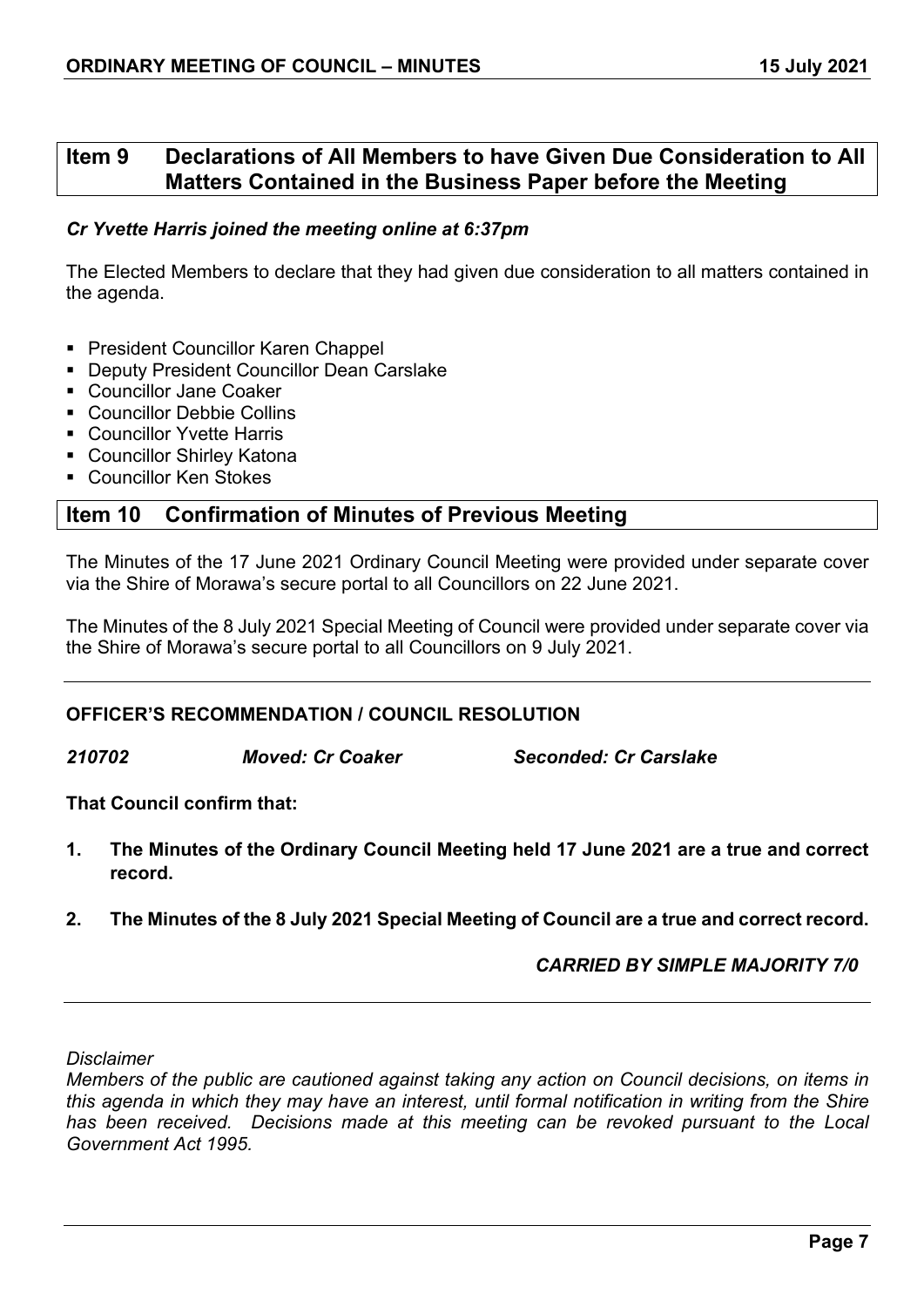## <span id="page-7-0"></span>**Item 11 Reports of Officers**

## <span id="page-7-1"></span>**11.1 Chief Executive Officer**

<span id="page-7-2"></span>

| 11.1.1<br>Actions Performed under Delegated Authority for June 2021 |  |
|---------------------------------------------------------------------|--|
|---------------------------------------------------------------------|--|

**Author:** Chief Executive Officer

**Authorising Officer:** Chief Executive Officer

**Disclosure of Interest:** The Author/Authorising Officer declares that he does not have any conflict of interest in relation to this item.

### **OFFICER'S RECOMMENDATION / COUNCIL RESOLUTION**

|  | 210703 | <b>Moved: Cr Carslake</b> | <b>Seconded: Cr Stokes</b> |
|--|--------|---------------------------|----------------------------|
|--|--------|---------------------------|----------------------------|

**That with respect to Actions Performed under Delegated Authority for June 2021, Council:**

### **1. Accept the Report.**

### *CARRIED BY SIMPLE MAJORITY 7/0*

## **PURPOSE**

To report back to Council, actions performed under delegated authority from the period 01 June to 30 June 2021.

#### **DETAIL**

To increase transparency this report has been prepared for Council and includes all actions performed under delegated authority for –

- Development Approvals;
- **Building Permits;**
- **Health Approvals;**
- One off delegations to the Chief Executive Officer;
- **Dangerous Goods;**
- Affixing of Common Seal;
- Other Delegations as provided for in the Delegations Register.

The following outlines the actions performed within the Shire relative to Delegated Authority from the period 01 June 2021 to 30 June 2021 ('the period') and are submitted to Council for information.

#### *Bushfire*

No delegated decisions were undertaken by Shire pursuant to bushfire matters during the period.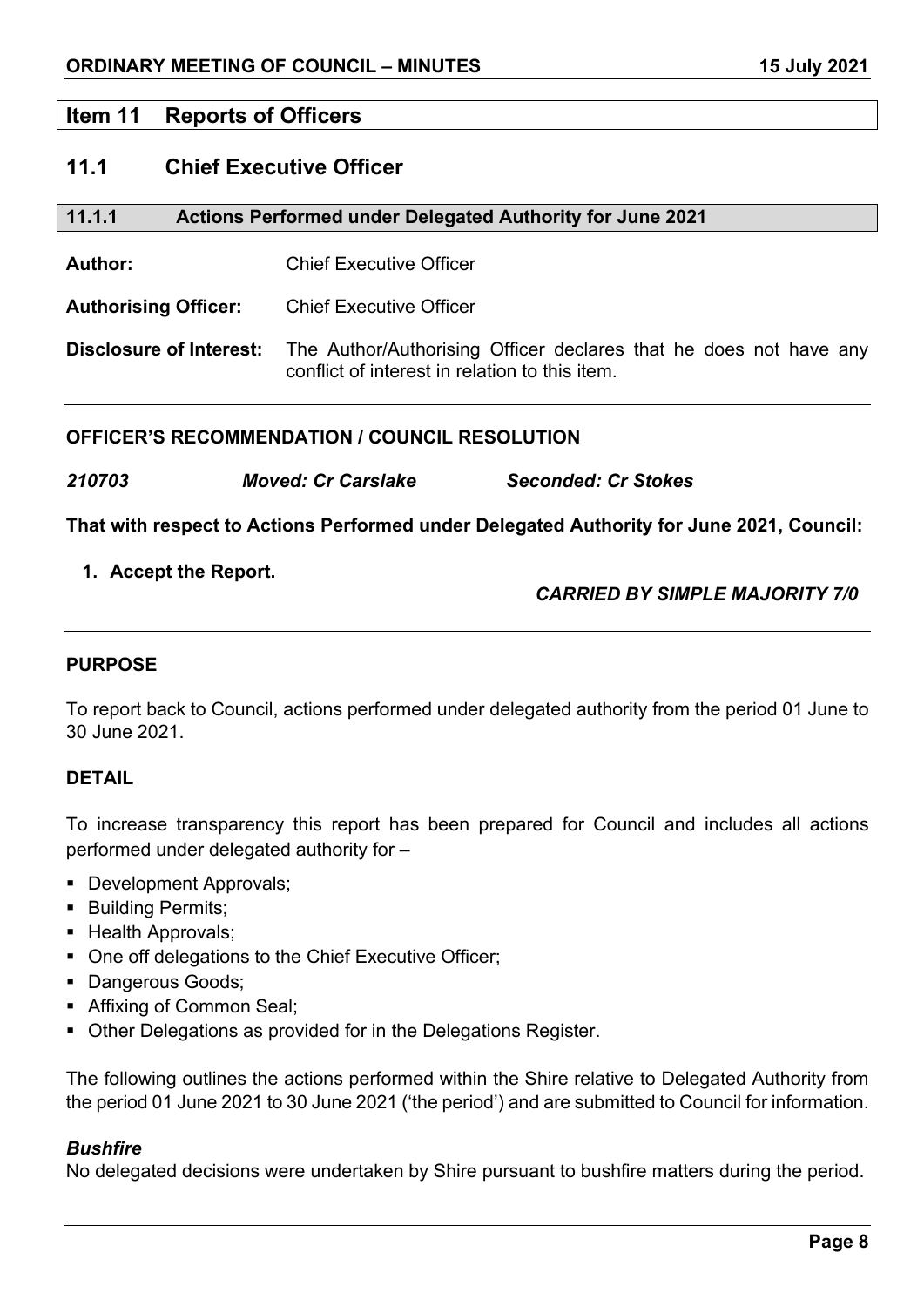### *Caravan parks and campgrounds*

No delegated decisions were undertaken by Shire pursuant to caravan parks and camping grounds during the period.

## *Common Seal*

No Common Seal actions were undertaken by the Shire during the period.

### *Dangerous Goods Safety Act 2004*

No delegated decisions were undertaken by Shire pursuant to Dangerous Goods Safety matters during the period.

#### *Food Act 2008*

No delegated decisions were undertaken by Shire pursuant to the Food Act matters during the period.

### *Hawkers, traders, and stall holders*

No delegated decisions were undertaken by Shire pursuant to Hawkers, traders, and stall holders during this period.

### *Liquor Control Act 1988*

No delegated decisions were undertaken by Shire pursuant to liquor matters during the period.

## *Lodging houses*

No delegated decisions were undertaken by Shire pursuant to lodging house matters during the period.

#### *Public Buildings*

No delegated decisions were undertaken by Shire pursuant to public buildings matters during the period.

#### *Septic Tank Approvals*

No delegated decisions were undertaken by Shire pursuant to the Health Act 1911 and Health (Treatment of Sewage and Disposal of Effluent Waste) Regulations 1974 during the period.

#### *Planning Approval*

No delegated decisions were undertaken by Shire pursuant to *Planning & Development Act 2005*  during the period.

#### *Building Permits*

One building permit was issued by the Shire pursuant to *Building Act 2011* during the period.

| 75 Yewers Avenue, Morawa |                              |  |                                                    |  |  |          |
|--------------------------|------------------------------|--|----------------------------------------------------|--|--|----------|
| 02 June 2021             | Building Permit (BA4) #06/21 |  | Steel Framed Garage on<br><b>Footings and Slab</b> |  |  | Concrete |

## *Other Delegations*

No other delegated decision was undertaken by Shire pursuant to this category during the period.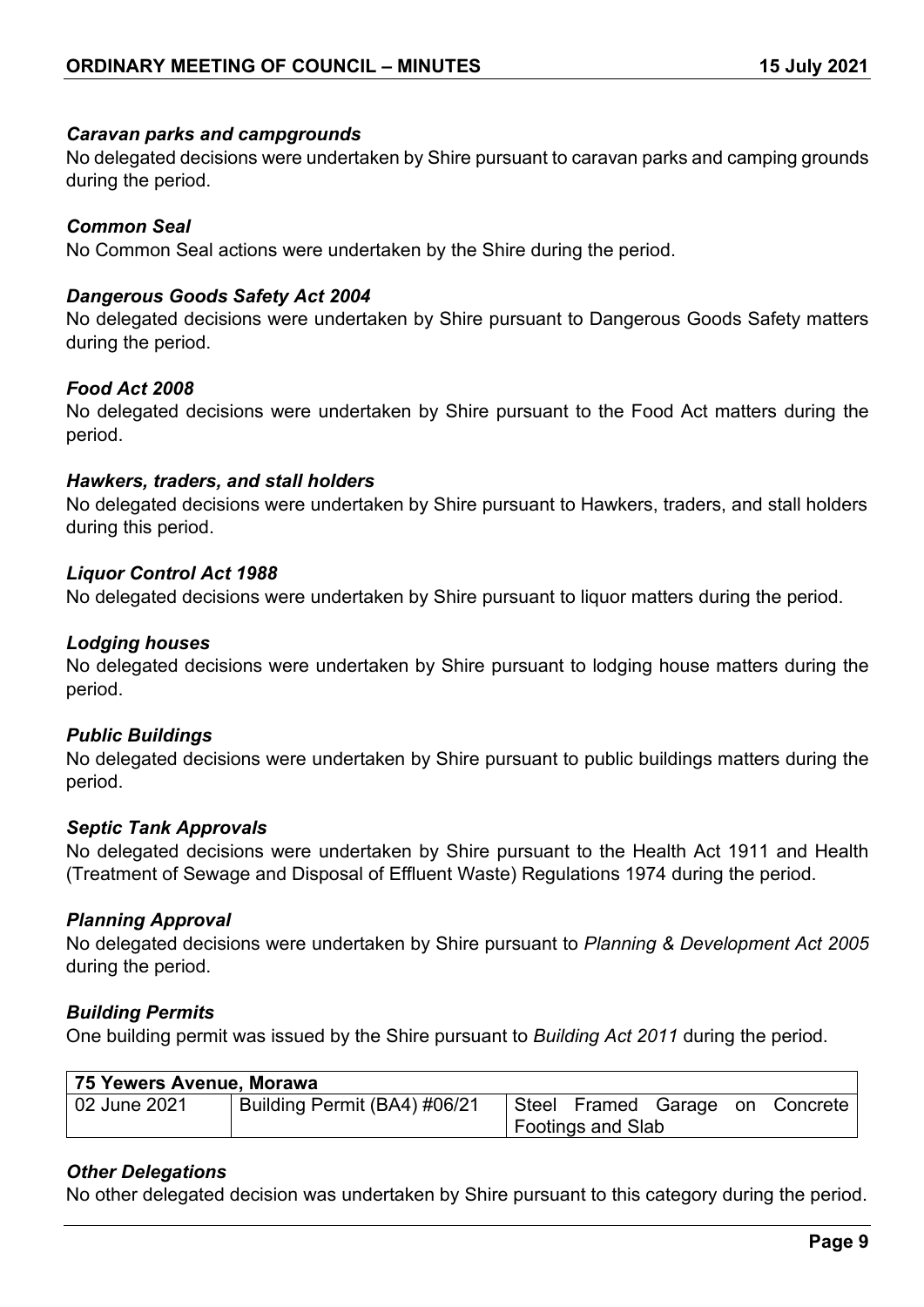### **LEVEL OF SIGNIFICANCE**

Low – report provided to Council for information purposes.

## **CONSULTATION**

Nil

## **LEGISLATION AND POLICY CONSIDERATIONS**

*Building Act 2011 Bushfire Act 1954 Dangerous Goods Safety (Explosives) Regulations 2007 Health Act 1991 Health Act 1911 Health (Public Buildings) Regulations 1992 Liquor Control Act 1988 Local Government Act 1995 Planning & Development Act 2005 Shire of Morawa Local Planning Scheme No. 2 Shire of Morawa Cemeteries 2018 - Local Law Shire of Morawa Dogs 2018 - Local Law Shire of Morawa Extractive Industries 2018 - Local Law Shire of Morawa Fencing 2018 Local Law Shire of Morawa Health 2004 - Local Law Shire of Morawa Public Places and Local Government Property 2018 - Local Law Shire of Morawa Meeting Procedures 2012 - Local Law Shire of Morawa Waste 2018 - Local Law Shire of Morawa Delegations Register (2020)*

#### **Strategic Community Plan 2018 to 2028 (Desktop Reviewed June 2020)**

**Outcome 4.3** A local government that is respected, professional and accountable.

## **FINANCIAL AND RESOURCES IMPLICATIONS**

There are no known financial implications relating to this Item.

## **RISK MANAGEMENT CONSIDERATIONS**

There are no known risk management implications relating to this Item.

## **ATTACHMENTS**

Nil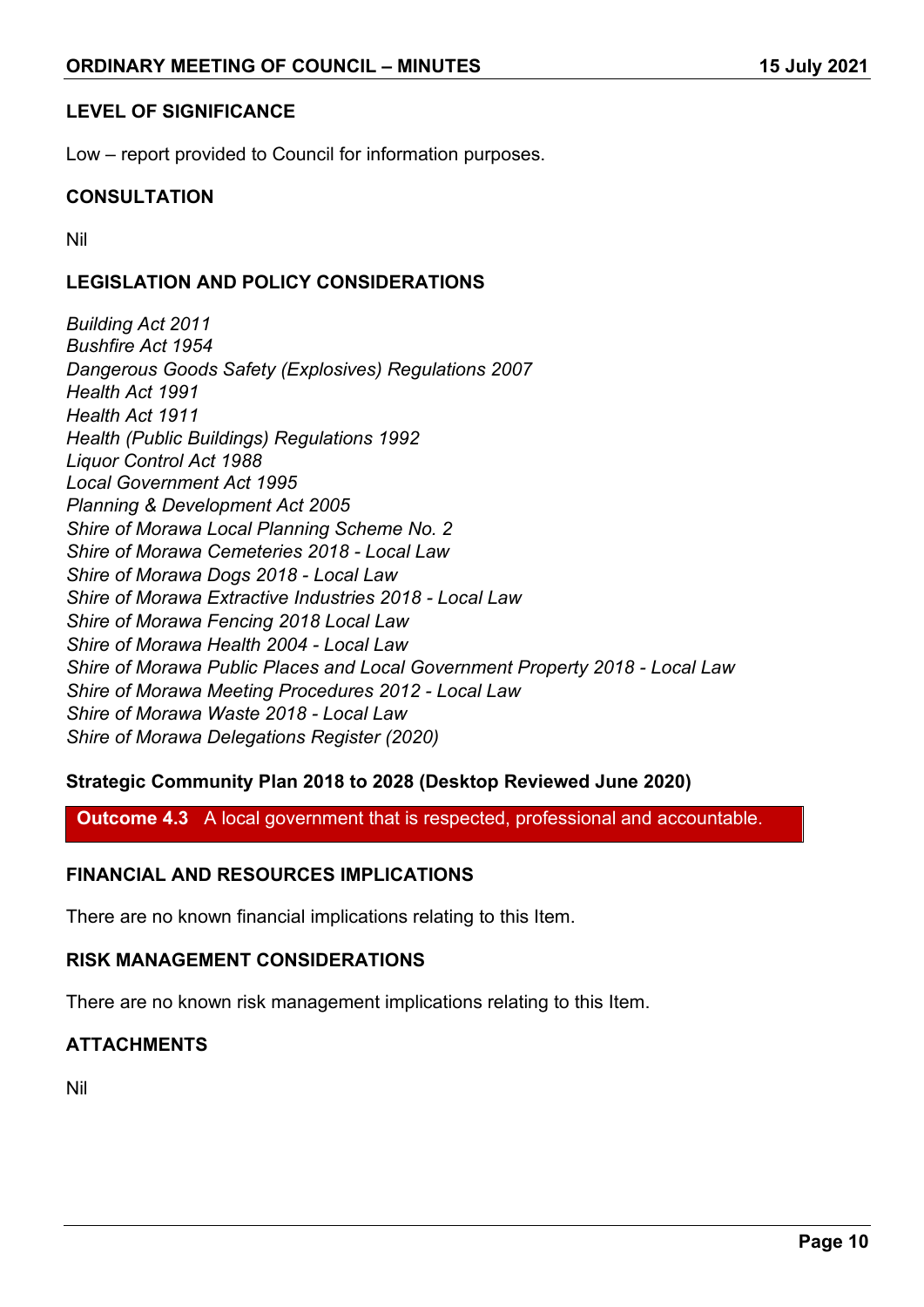## <span id="page-10-0"></span>**11.1.2 Final Approval of the Shire of Morawa Local Planning Strategy and Town Planning Scheme No.3**

Author: Senior Compliance and Project Officer

**Authorising Officer:** Chief Executive Officer

**Disclosure of Interest:** The Author and Authorising Officer declare that they do not have any conflicts of interest in relation to this item.

#### **OFFICER'S RECOMMENDATION / COUNCIL RESOLUTION**

| <b>Moved: Cr Collins</b><br>210704 | <b>Seconded: Cr Stokes</b> |
|------------------------------------|----------------------------|
|------------------------------------|----------------------------|

**That Council:** 

- **1. CONSIDER the submissions received on the draft Local Planning Strategy and Local Planning Scheme No.3 in accordance with Regulation 14(1) and 25(2) respectively.**
- **2. ADOPT the draft Local Planning Strategy and Local Planning Scheme No.3, in accordance with Regulation 14(2)(b) and 25(3)(b), respectively, subject to the modifications detailed in the attached schedule of submission.**
- **3. FORWARD the relevant information on the draft Local Planning Strategy and Local Planning Scheme No. 3 to the Western Australian Planning Commission, in accordance with Regulations 14(3) and 28, respectively.**

#### *CARRIED BY ABSOLUTE MAJORITY 7/0*

#### **PURPOSE**

To present Council with the outcome from advertising the Shire's Local Planning Strategy and Local Planning Scheme No. 3 and to request Council to adopt the Draft Local Planning Strategy (the Strategy) and Local Planning Scheme No.3 (the Scheme), subject to modifications.

#### **DETAIL**

The advertising period has concluded for draft Local Planning Strategy and draft Local Planning Scheme No. 3.

This report recommends final approval of the Strategy and Scheme (subject to modifications) and that they be forwarded to the Western Australian Planning Commission and Minister for Planning for final endorsement.

The Local Planning Scheme has been developed to comply with the Model Scheme Text requirements for all new schemes being prepared within the state of Western Australia.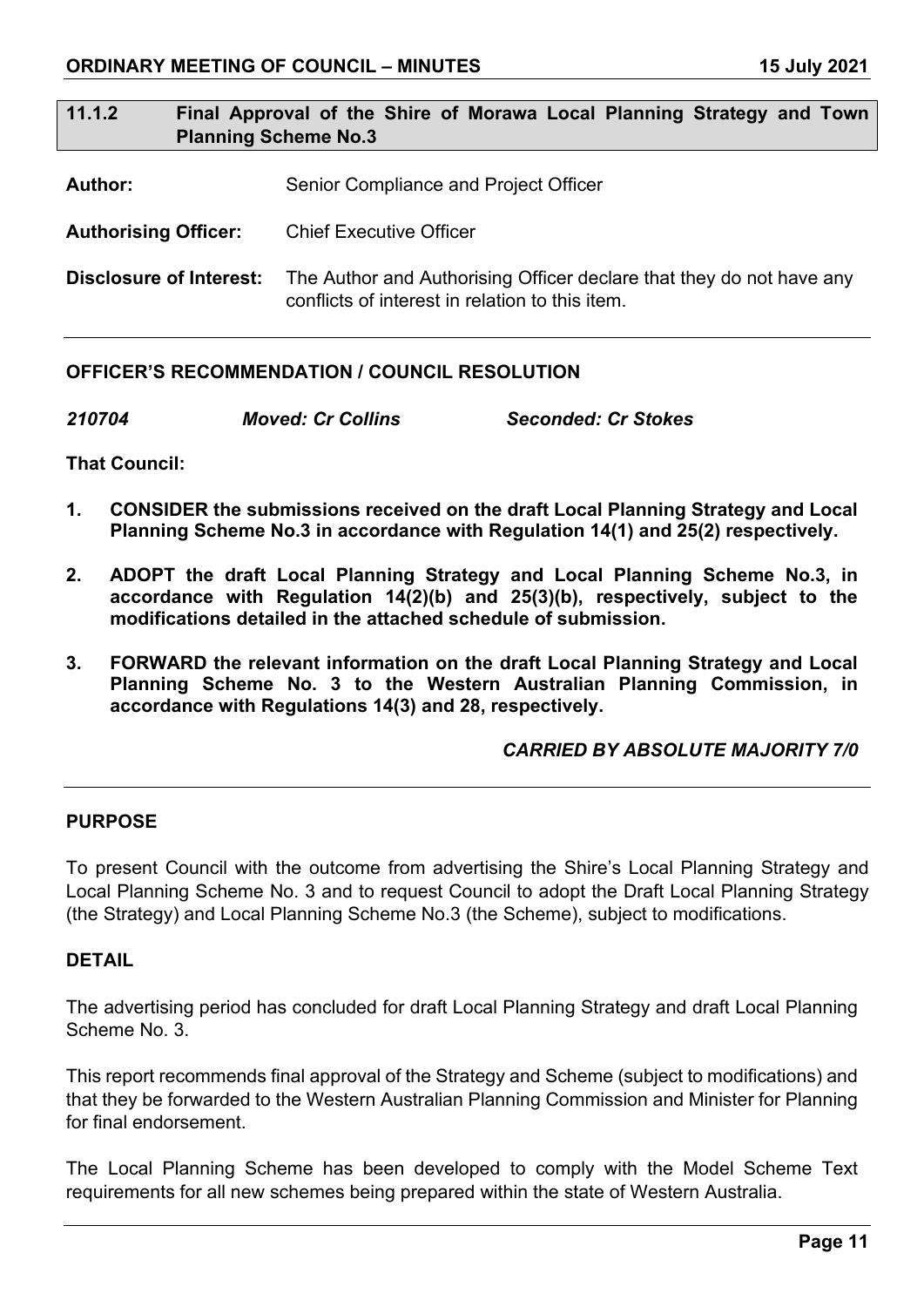Under the *Planning and Development Act 2005* local governments can prepare a local planning scheme for any land within its district to make suitable provisions for the improvement, development and use of land. The *Planning and Development (Local Planning Schemes) Regulations 2015 (Regulations)* require that local planning schemes are reviewed on a five-yearly basis, or within two years of the Regulations coming into operation.

Local planning schemes provide the statutory framework for managing land use development within a local government. It also provides the spatial plan for where particular land uses should occur within the locality. A local planning strategy is a strategic document that sets the land use vision for the local government area as well as a local profile of the locality and its community.

A local planning strategy sets out the long-term planning directions for a local government, considering any relevant regional or state planning policies and provides the rationale for any zoning or classification of land under the local planning scheme. The local planning strategy is a precursor for the preparation of the local planning scheme.

At the Ordinary Meeting of 23 July 2013, Council resolved to prepare its first comprehensive Strategy, along with a draft Scheme to replace the existing Shire of Morawa Local Planning Scheme No. 2.

The Shire of Morawa Local Planning Scheme No. 2 was originally gazetted on 21 May 2007. Local Planning Scheme No.2 is outdated and is required to be reviewed to align with the current planning regulatory framework.

The Shire received funding via the (then) Department of Planning's Northern Planning Projects funding scheme to assist with the preparation of a new Strategy and Scheme. The grant covered the consultancy cost associated with the preparation of the new Strategy and Scheme. The new Scheme was required to comply with the Western Australian Planning Commission's (WAPC) Model Scheme Text as are all new schemes being prepared in Western Australia.

At the Ordinary Meeting of 19 December 2016, Council resolved as follows:

*1. Supports the Draft Local Planning Strategy as presented;*

"

"

 $\mu$ 

- *2. Forwards the Draft Local Planning Strategy to the Western Australian Planning Commission for endorsement; and*
- *3. Advertise the availability of the Draft Local Planning Strategy to members of the public for a period of not less than 90 days from the date of notice upon approval of the strategy by the Western Australian Planning Commission.*

At the Ordinary Meeting of 19 December 2016, Council resolved as follows: "

- *1. Supports the Draft Local Planning Scheme No. 3 as presented;*
- *2. Forwards the Draft Local Planning Scheme No.3 to the Western Australian Planning Commission for endorsement; and*
- *3. Advertise the availability of the Draft Local Planning Scheme to members of the public for a period of not less than 90 days from the date of notice upon approval of the strategy by the Western Australian Planning Commission."*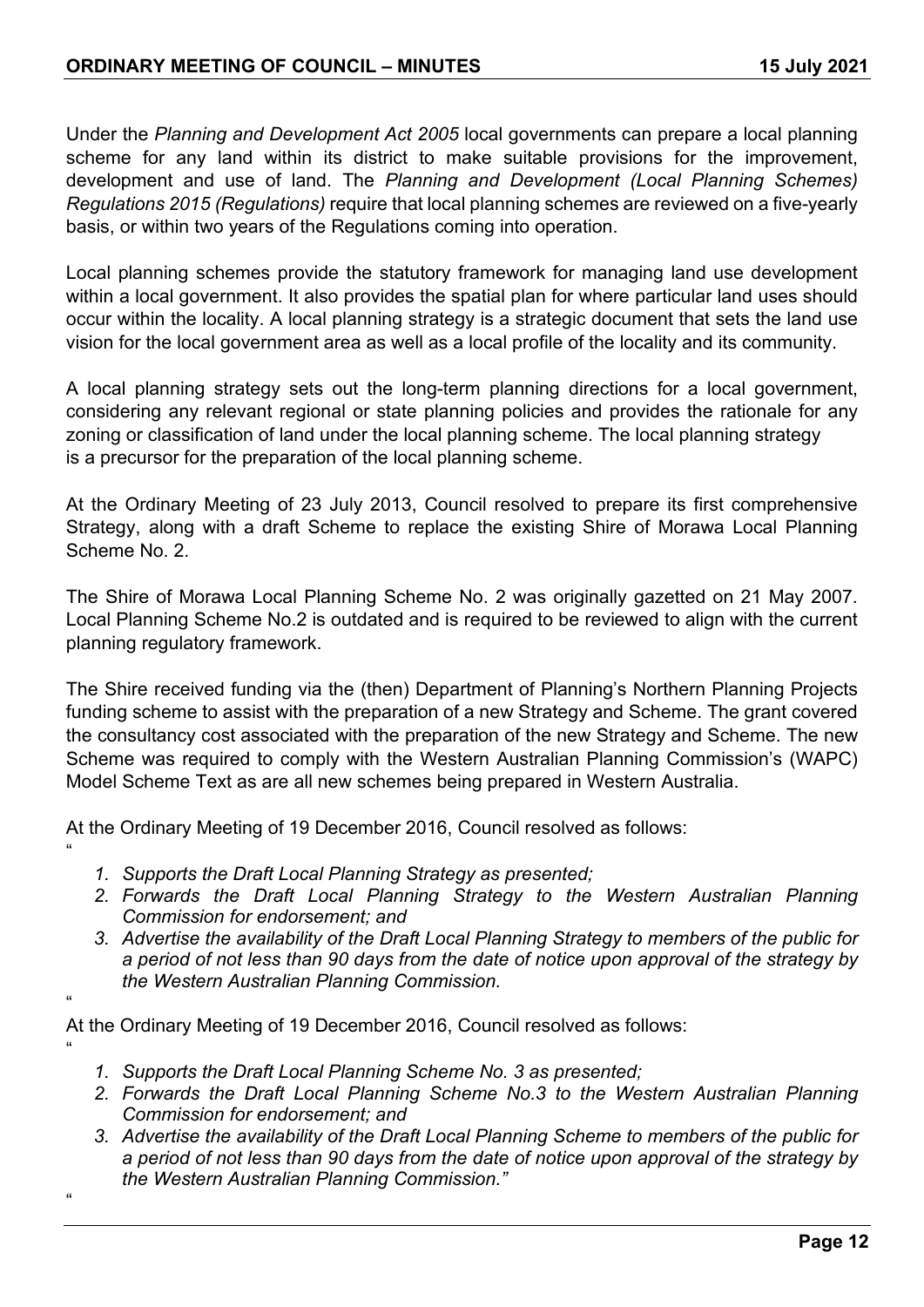## **ORDINARY MEETING OF COUNCIL – MINUTES 15 July 2021**

Following the above resolution, the documents were forwarded to the WAPC for consent to advertise. On 30 March 2020, the Shire received notice from the WAPC stating:

*"The WAPC has examined the scheme under regulation 21(4) of the Planning and Development (Local Planning Schemes) Regulations 2015 and advises that it is suitable to be advertised."*

The Scheme Text is included as *Attachment 1* and the Scheme Maps are included as *Attachment 2 and the* Local Planning Strategy is included as *Attachment 3.*

#### **Consultation**

In accordance with the Regulations, the local planning scheme was advertised for a minimum of 90 days. The Regulations stipulate that a local planning strategy be advertised for a period of 21 days. However, given the relationship between the two documents, they were concurrently advertised for 100 days.

The advertising period commenced on 02 March 2021 and concluding on 16 June 2021 and involved the following:

- 1. A notification was published in the Government Gazette on 02 March 2021.
- 2. A notice appeared in the West Australian on 02 March 2021.
- 3. Copies of the Strategy and Scheme documents and associated mapping were made available for viewing at the Shires Administration Office.
- 4. Copies were also available for viewing at the Department of Planning, Lands and Heritage Perth Office.
- 5. Details of the Strategy and Scheme were published on the Shire's website and copies of the documents and associated mapping were available for download.

#### **Submissions**

As a result of the advertising, a total of four submissions were received for the Strategy and a total of seven submissions were received for the Scheme. All submissions submitted are listed below:

#### **Local Planning Strategy**

- **Astro tourism WA**
- Agriculture Resource Management Assessment Sustainability and Biosecurity
- **Main Roads Western Australia**
- Mid-West Gascoyne Region Department of Water and Environmental Regulation

#### **Local Planning Scheme**

- **Tourism Western Australia**
- City of Greater Geraldton
- **Public Transport Authority of Western Australia**
- Agriculture Resource Management Assessment Sustainability and Biosecurity
- **Department of Fire and Emergency Services**
- Main Roads Western Australia
- Mid-West Gascoyne Region Department of Water and Environmental Regulation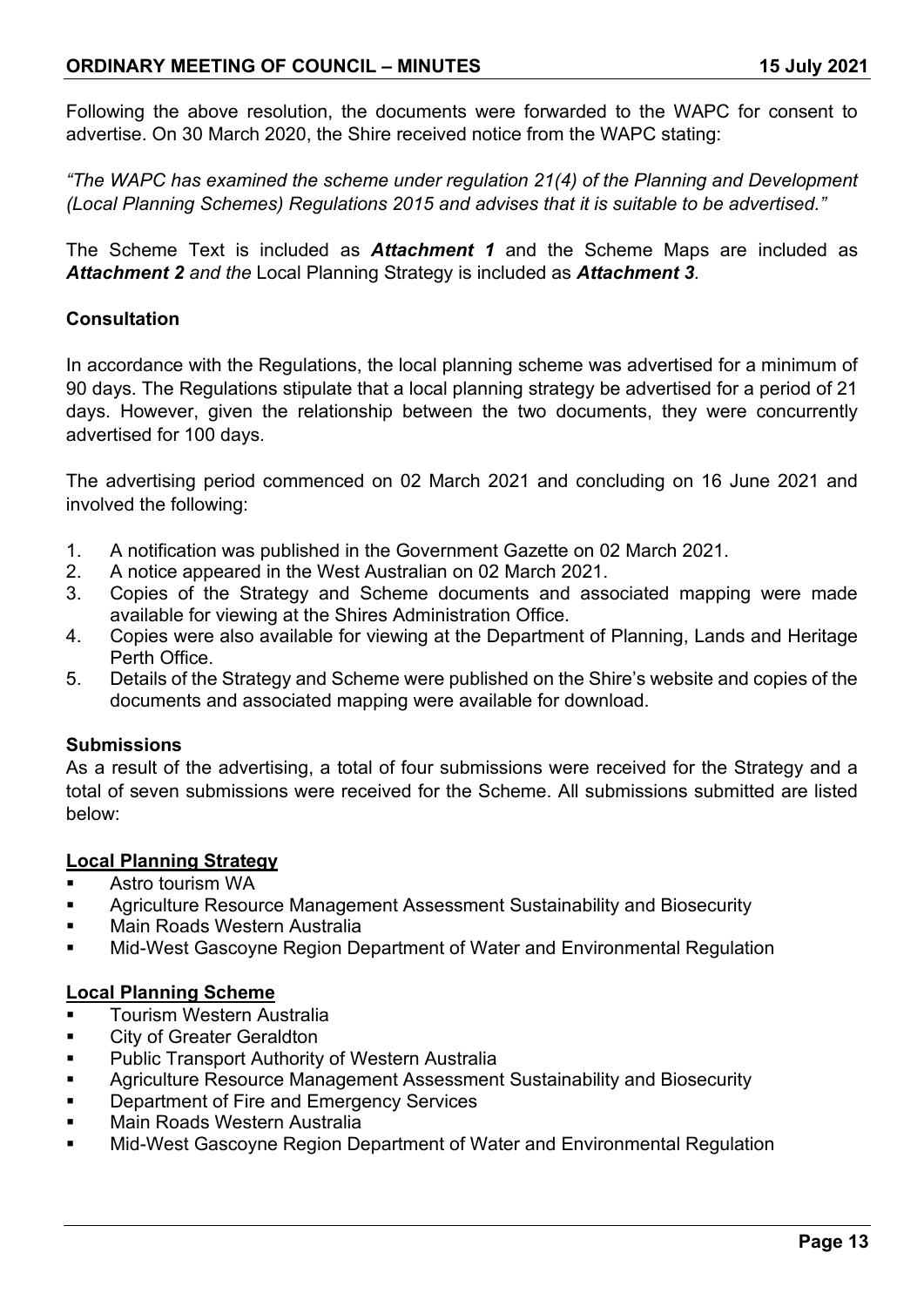## **ORDINARY MEETING OF COUNCIL – MINUTES 15 July 2021**

A schedule of the submissions received for the Strategy and the Scheme is included in *Attachment 4***.** The schedule provides a summary of the comments received, the Shire's response and any proposed modifications to the Scheme and Strategy as a result of the submissions. It is considered that no further advertising is required for the Strategy or the Scheme as the proposed modifications are considered standard amendments and does not result in any significant environmental, social, economic or governance impacts on land in the scheme area.

If the Western Australian Planning Commission or the Minister deem the proposed modifications to be 'significant modifications', re advertising is required in accordance with Regulation 26 in the *Planning and Development (Local Planning Schemes) Regulations 2015*.

### **Summary of Modifications to Local Planning Strategy**

The key modifications proposed to the local planning strategy as a result of advertising are outlined below. A full list of the proposed modifications and justification is provided in the schedule of submissions.

#### Minor administrative changes or text updates

There are some minor administrative changes proposed to the local planning strategy such as:

| <b>Strategy Section - Part 1</b>                                                                                   | <b>Text Updates</b>                                                                                                                                                                                                                                                                                                                                                                            |  |  |
|--------------------------------------------------------------------------------------------------------------------|------------------------------------------------------------------------------------------------------------------------------------------------------------------------------------------------------------------------------------------------------------------------------------------------------------------------------------------------------------------------------------------------|--|--|
| Section 4.9 Tourism of the Strategy                                                                                | Astro tourism to be acknowledged                                                                                                                                                                                                                                                                                                                                                               |  |  |
| 4.6 Agricultural & Rural land use<br>planning Table 3: Agricultural Gross<br>Value (pg10)                          | That the dates of the Gross Value statistics<br>shown in Table 3 are included in the table<br>heading, i.e. 2000-2009                                                                                                                                                                                                                                                                          |  |  |
| 5.4 Built Form and Infrastructure Table<br>28: Built form objective B6 (pg24)                                      | Reword Strategies to say, "Maintain a general<br>presumption against further fragmentation and<br>subdivision of rural zoned land, to align with SPP<br>2.5"                                                                                                                                                                                                                                   |  |  |
| 5.8 Agricultural and Rural land<br>use<br>planning Table 37: Agricultural<br>and<br>Rural Land Use Planning (pg27) | Reword Action 2 to say, "Maintain a strong<br>relationship<br>with<br>the<br>Central<br>Wheatbelt<br><b>Biosecurity Association"</b>                                                                                                                                                                                                                                                           |  |  |
| 5.8 Agricultural and Rural land<br>use<br>planning Table 37: Agricultural and<br>Rural Land Use Planning (pg27)    | Reword Strategies to say, "Promote alternative<br>such as carbon, biodiversity and<br>crops<br>consistently<br>sandalwood<br>cropping<br>for<br>unproductive or less versatile agricultural land"                                                                                                                                                                                              |  |  |
| 4.5.3 Geology and soils (pg34) and<br>Section 5.3.2 Topography & soils<br>(pg50)                                   | Reword to say, "Morawa contains five primary soil<br>landscape units3: the undulating country of the<br>'Morawa' (Mw) unit; alluvial plains of the<br>'Noolagabbi'(Ng) unit; sandplains of the Pindar<br>(Pi) unit; the dissected country of the Peterwangy<br>(Pe) unit in the west; and broad valley flats of the<br>'Saline Drainage' (Sd) unit, dominantly to the<br>south-east of Morawa" |  |  |
| 4.8.4 Public drinking water (pg12)                                                                                 | Remove Water Corporation plan to upgrade<br>water supply to the Morawa townsite in 2016 by<br>providing reticulated portable water supply along<br>the western boundary of the townsite.                                                                                                                                                                                                       |  |  |
| 4.8.5 Environmental recommendations<br>(pg12)                                                                      | Remove point 5 Undertake a Fauna Survey of the<br>District;                                                                                                                                                                                                                                                                                                                                    |  |  |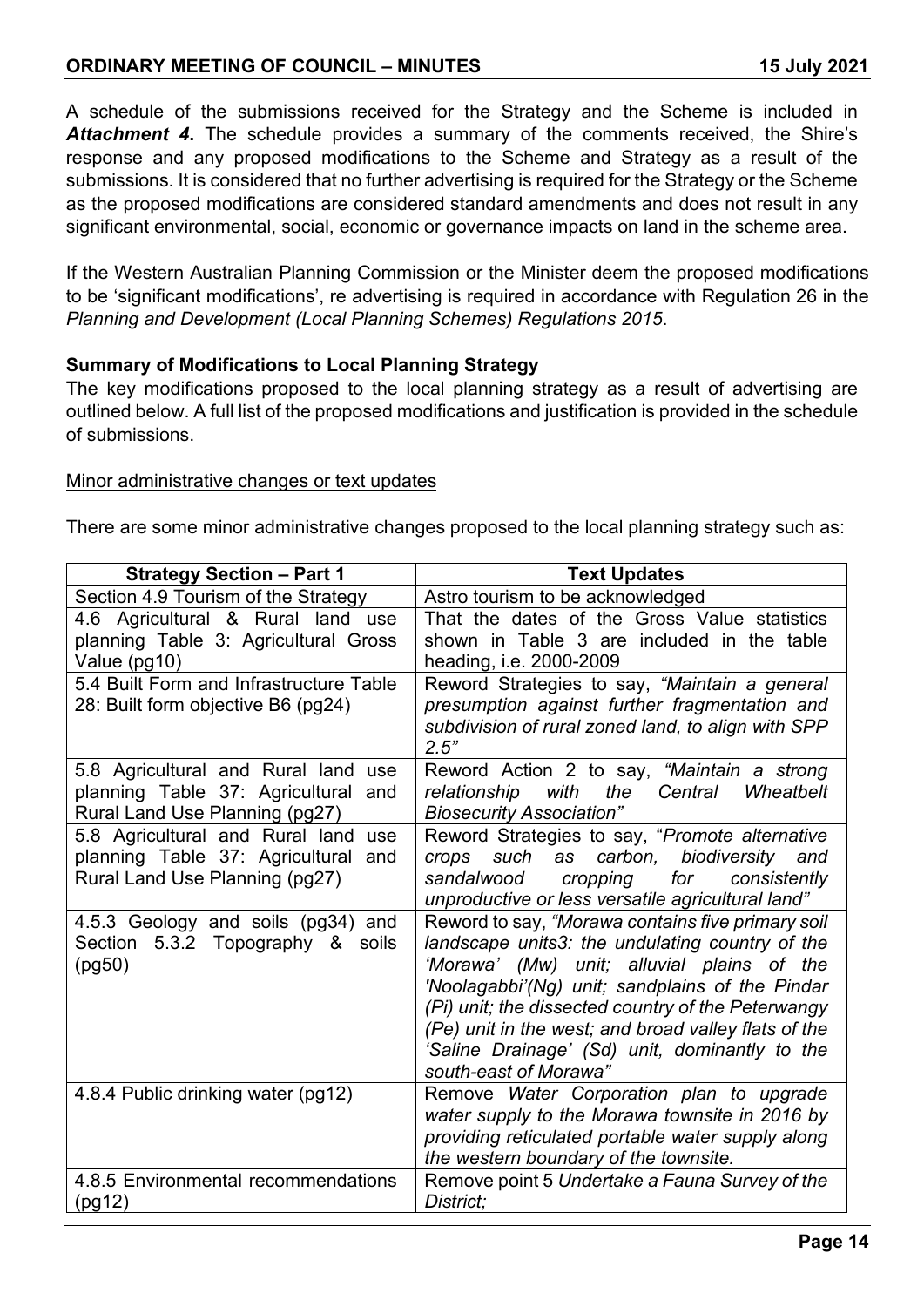| <b>Strategy Section - Part 2</b>                  | <b>Text Updates</b>                                                                                                                                                                                                                                                                                                                                                                                                                                                                                                               |
|---------------------------------------------------|-----------------------------------------------------------------------------------------------------------------------------------------------------------------------------------------------------------------------------------------------------------------------------------------------------------------------------------------------------------------------------------------------------------------------------------------------------------------------------------------------------------------------------------|
| 4.7 Road Network (pg37)                           | Amend Section 4.7.1 Road Network to say "The<br>Morawa townsite is directly accessible from the<br>Wubin-Mullewa Road"                                                                                                                                                                                                                                                                                                                                                                                                            |
| 4.7.1 Road Network (pg37)                         | Section 4.7.1 Road<br>"Anv<br><b>Network</b><br>Add<br>to<br>development adjacent to a primary distributor<br>(MRWA) road will need to be referred to MRWA for<br>approval to access the network. This is to maintain<br>the efficient and safe operation of the State's Road<br>network, ensure that access requirements are<br>managed and promote secondary networks that<br>join with primary distributor roads at appropriate<br>locations"                                                                                  |
| 4.7.1 Road Network (pg37)                         | Add to Section 4.7.1 Road Network "Where<br>secondary networks constructed<br>within<br>a<br>development can provide access to the Main<br>Roads Network via local roads or an existing<br>crossover, Main Roads is unlikely to support future<br>connections. Main Roads suggests including<br>information in the Local Planning Strategy to inform<br>future development of local network access<br>requirements. This position is reflected within the<br>Development Control Policy 5.1 Regional Roads<br>(Vehicular Access)" |
| 4.7.1 Road Network (pg37)                         | Add to Section 4.7.1 Road Network "Where<br>structure planning,<br>subdivision<br>rezoning,<br>or<br>development of land could have an impact on a<br>primary distributor (MRWA) road, all applications<br>are submitted together with a Traffic Statement or<br>Assessment (as<br>appropriate), produced<br>in<br>with<br><b>WAPC's</b><br>accordance<br>the<br>Transport<br><b>Assessment Guidelines for Developments"</b>                                                                                                      |
| <b>Draft Government Sewerage Policy</b><br>(pg14) | ʻdraft'<br>reflect<br>Remove<br>The<br>to<br>Government<br>Sewerage Policy                                                                                                                                                                                                                                                                                                                                                                                                                                                        |

## **Summary of Modifications to Local Planning Scheme**

The key modifications proposed to the local planning scheme are outlined below. A full list of the proposed modifications is provided in the schedule of submissions.

Local Planning Scheme Text

• No modifications proposed.

Local Planning Scheme Maps

- Amend the scheme maps to appropriately reflect the designation of "Primary Distributor Road" and ensure correct boundaries and road hierarchy throughout.
- Amend the scheme maps to appropriately reflect road / intersection alignment.

#### Shire Recommendations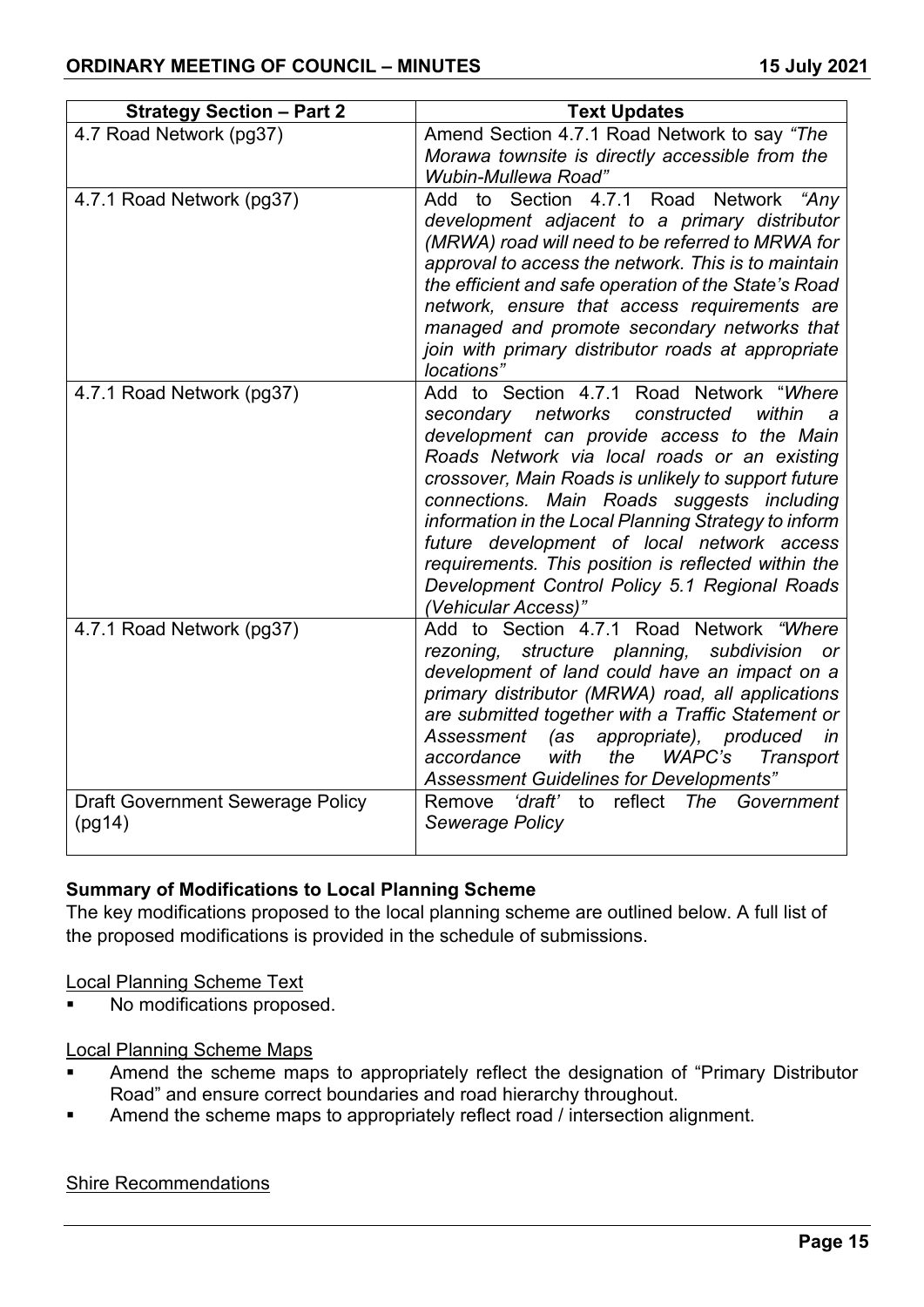- Amend the map legend to ensure compliance with Schedule 3 Legends used in Scheme within the Planning and Development (Local Planning Schemes) Regulations 2015.
- Enlarge Pintharuka Townsite for transparency create a separate map for example to align with Canna Townsite and Gutha Townsite
- Enlarge Koolanooka Townsite for transparency create a separate map for example to align with Canna Townsite and Gutha Townsite

### **LEVEL OF SIGNIFICANCE**

High: The new Strategy and Scheme represent a major overhaul of the Council's planning instruments as it involves the consolidation and modernisation of existing strategies, schemes, and local planning policies. As part of the wider local planning framework, the Strategy and the Scheme will play a significant role in shaping the development of the Shire for the next 15 years.

#### **CONSULTATION**

Attachment 5 list agencies and public authorities that were considered to be affected by the Strategy and the Scheme and were notified of the public advertising period.

#### **LEGISLATION AND POLICY CONSIDERATIONS**

*Planning and Development Act 2005 Planning and Development (Local Planning Schemes) Regulations 2015*

#### **FINANCIAL AND RESOURCES IMPLICATIONS**

The Shire received funding via the (then) Department of Planning's Northern Planning Projects funding scheme to assist with the preparation of a new Local Planning Strategy and Scheme for the District. This grant covers the consultancy costs associated with the preparation and modification to the draft strategy and Scheme.

The Shire's budget for 2020/21 includes an amount of \$15k for the finalisation and advertising of the Strategy/Scheme (not including staffing costs). The drafting of the Strategy and Scheme maps has largely been completed albeit with some suggested modifications. Allocated funds will be spent to support proposed modifications changes and gazettal of the Local Planning Scheme No.3 text and maps.

It is expected that ongoing expenditure on the Strategy and the Scheme beyond 2021 will be limited.

#### **RISK MANAGEMENT CONSIDERATIONS**

The adoption of the Draft Strategy and Scheme will fulfil the Shire's obligations under the Regulations of preparing, maintaining, and reviewing a Local Planning Strategy and Local Planning Scheme.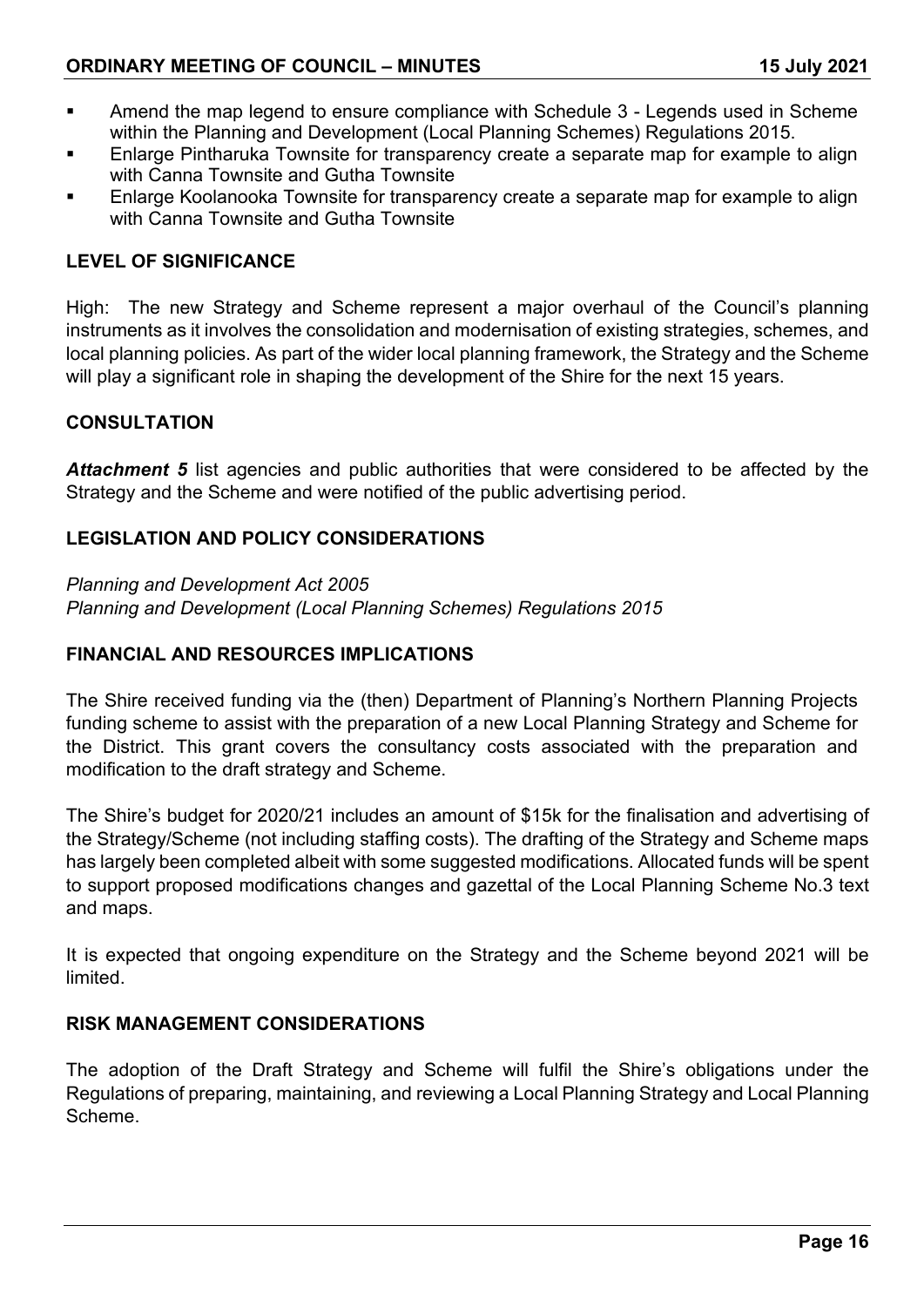### **CONCLUSION**

The Draft Scheme and Strategy presents a clear vision and certainty for future development and residents within the Shire of Morawa, and it is recommended that Council supports the Local Planning Strategy and Local Planning Scheme No. 3 in accordance with Regulations 14 (2)(b) and 25(3)(b), respectively, of the Planning and Development (Local Planning Schemes) Regulations 2015, subject to the modifications detailed in the attached schedule of submissions.

## **ATTACHMENTS**

- *Attachment 1 –* 11.1.2 Local Planning Scheme No.3 Text
- *Attachment 2 –* 11.1.2 Local Planning Scheme No.3 Maps
- *Attachment 3 –* 11.1.2 Local Planning Strategy
- *Attachment 4 –* 11.1.2 Schedule of the submissions
- *Attachment 5 –* 11.1.2 Advertising and notification list for Draft Local Planning Strategy and Draft Local Planning Scheme No.3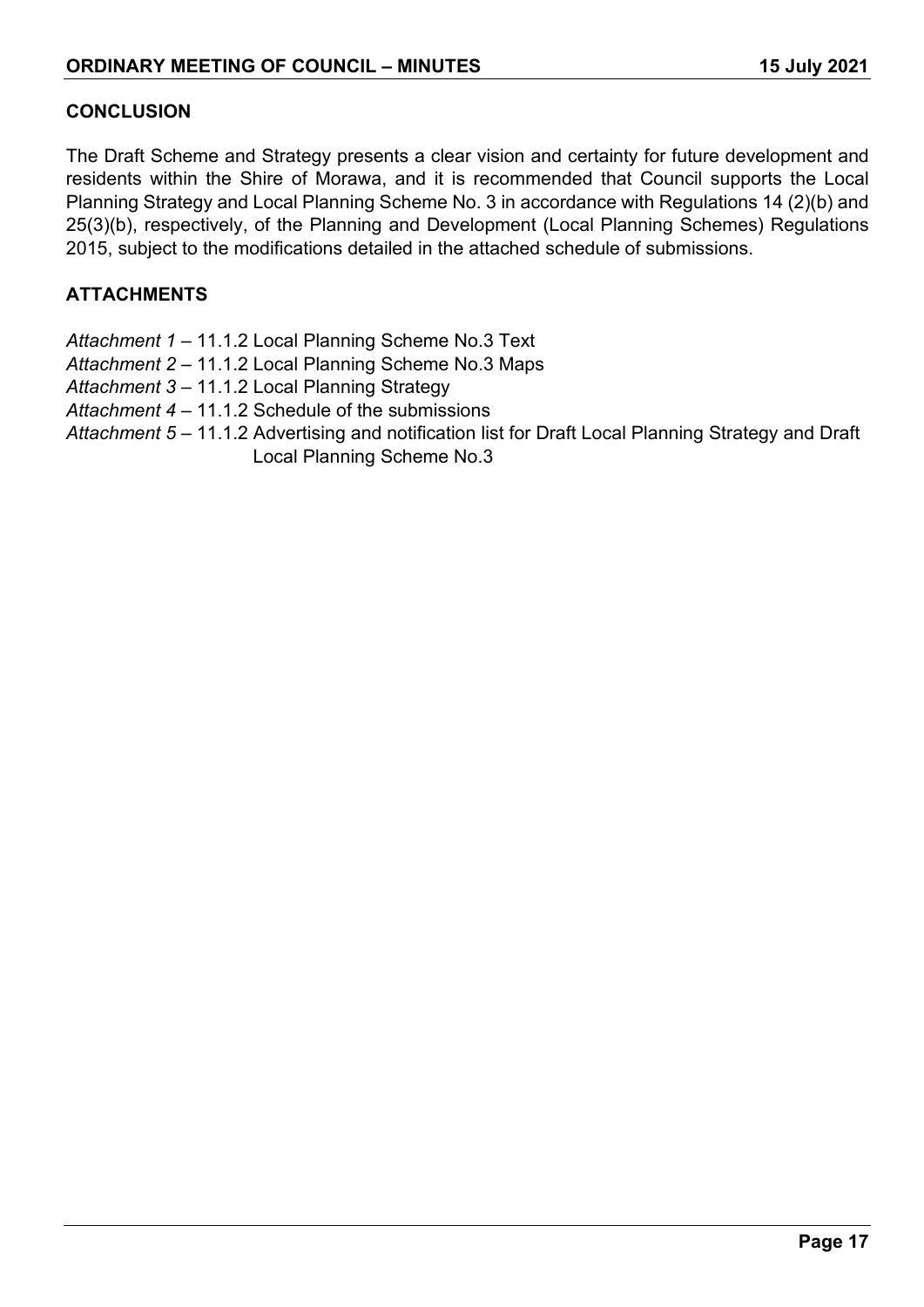#### <span id="page-17-0"></span>**11.1.3 Review of Council Delegation Register**

Author: **Governance and Executive Support Officer** 

**Authorising Officer:** Chief Executive Officer

**Disclosure of Interest:** The Author/Authorising Officer declares that he does not have any conflicts of interest in relation to this item.

#### **OFFICER'S RECOMMENDATION / COUNCIL RESOLUTION**

*210705 Moved: Cr Stokes Seconded: Cr Coaker*

**That with respect to the Review of Council Delegation and Authorisation Registers, Council:**

- **1. Adopts the Delegation Register as per Attachment 2; and**
- **2. Adopts the Authorisation Register as per Attachment 3.**

#### *CARRIED BY ABSOLUTE MAJORITY 7/0*

#### **PURPOSE**

For Council to review and adopt the Delegation and Authorisation Registers.

#### **DETAIL**

In 2020 the Acting CEO conducted a thorough review of the Delegation and Authorisations Registers. With various additions and amendments made to improve compliance and the organisations operations.

Only minor amendments have been made to the delegation register. The main change is that the delegations from the CEO to other Employees have been separated into a new register as these on delegations are at the discretion of the CEO and do not require Council review/adoption.

No changes have been made to the Shire's authorisation register at this review.

#### **LEVEL OF SIGNIFICANCE**

High significance - Council needs to be assured that it defines the level of delegation to the Chief Executive Officer.

Council needs to ensure that delegations and authorisations are lawfully established.

#### **CONSULTATION**

Senior Management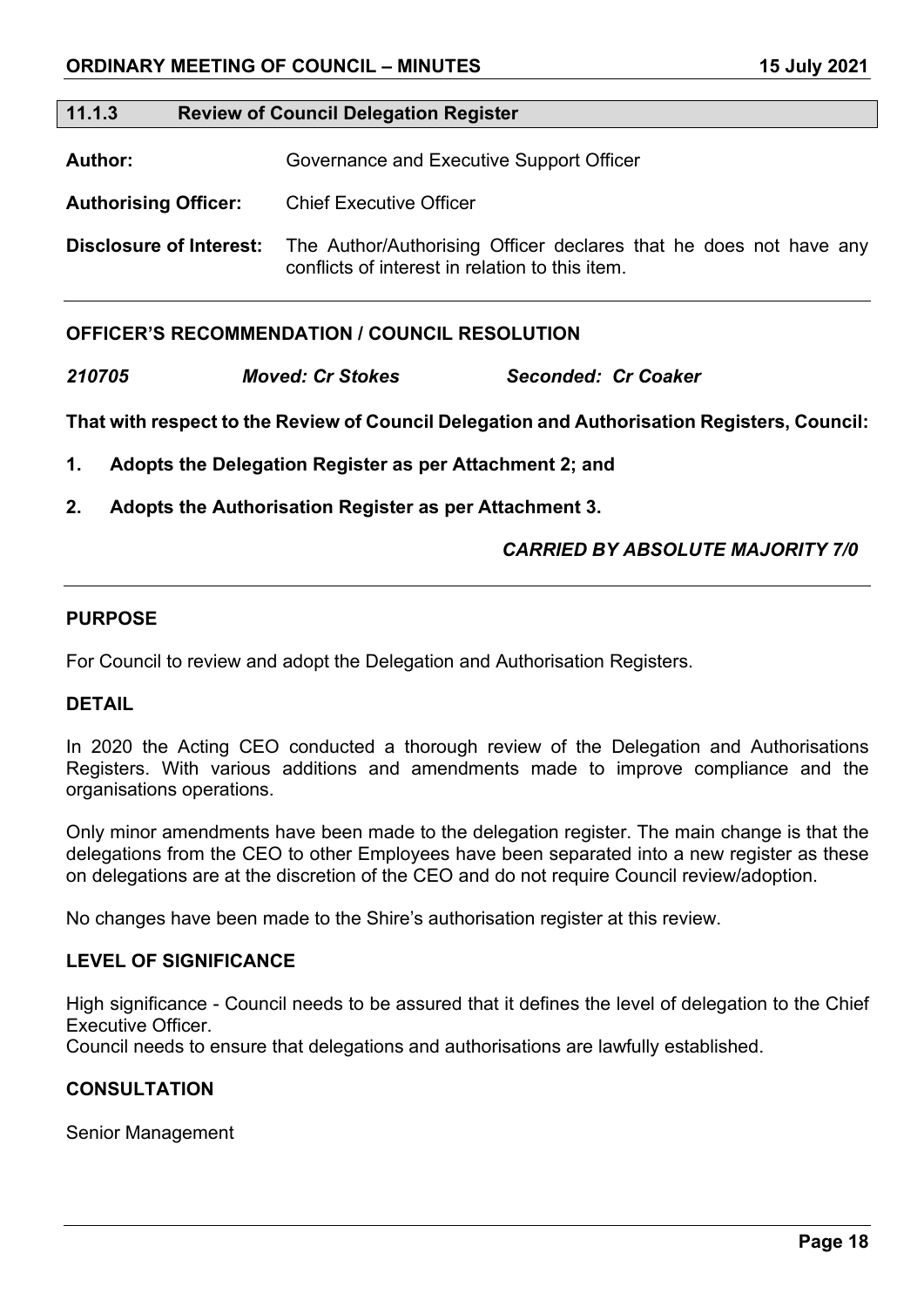## **LEGISLATION AND POLICY CONSIDERATIONS**

The following section of the *Local Government Act 1995* applies:

#### S5.18

*"A local government is to keep a register of the delegations made under this Division and review the delegations at least once every financial year."*

#### S*5.42:*

*"Delegation of some powers and duties to CEO* 

- *(1) A local government may delegate\* to the CEO the exercise of any of its powers or the discharge of any of its duties under:*
	- *(a) this Act other than those referred to in section 5.43; or*
	- *(b) the Planning and Development Act 2005 section 214(2), (3) or (5)'.*

*\* Absolute majority required.*

#### **Strategic Community Plan 2018 to 2028**

**Outcome 4.3** A local government that is respected, professional and accountable.

#### **FINANCIAL AND RESOURCES IMPLICATIONS**

There are no known financial implications in this matter.

#### **RISK MANAGEMENT CONSIDERATIONS**

Sound delegations and authorisations are key to the efficient operation of the Shire. Adequate policies and controls need to be implemented to govern the application of delegated authority.

#### **CONCLUSION**

This review is in line with improving the day to day function of the Shire and to comply with the legal requirement to review the registers at least once every financial year. Council is requested to adopt the Delegation and Authorisation Registers as attached.

#### **ATTACHMENTS**

*Attachment 1– 11.1.3 Council Delegation of Authority Register (2020) Attachment 2 – 11.1.3 Council Delegation of Authority Register Reviewed (2021) Attachment 3 – 11.1.3 Authorisation Register*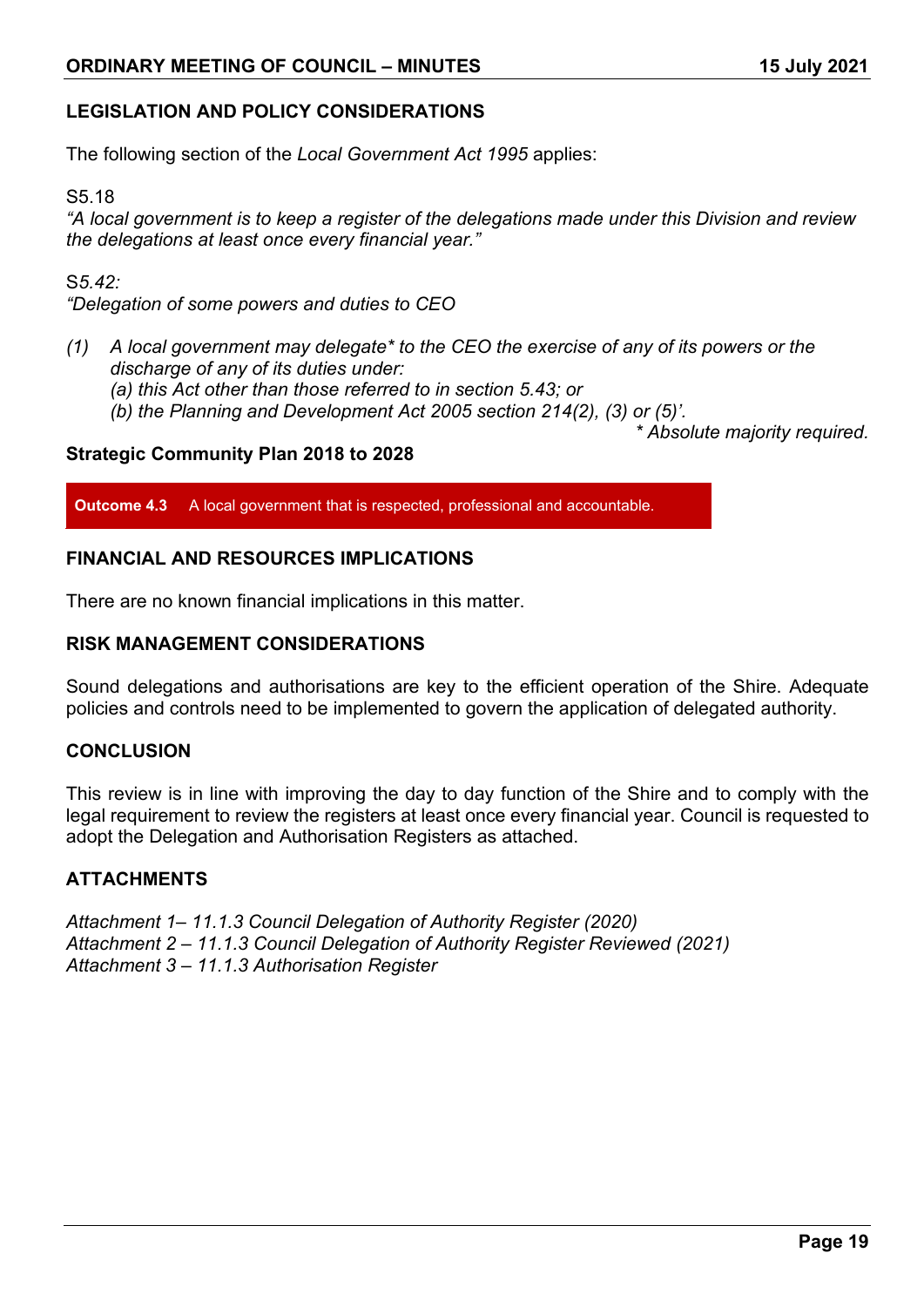## <span id="page-19-0"></span>**11.2 Executive Manager Corporate & Community Services**

<span id="page-19-1"></span>

| 11.2.1 | <b>Banks Reconciliations - June 2021</b> |
|--------|------------------------------------------|
|        |                                          |

Author: Senior Finance Officer

**Authorising Officer:** Executive Manager Corporate & Community Services

**Disclosure of Interest:** The Author and Authorising Officer declare that they do not have any conflicts of interest in relation to this item.

#### **OFFICER'S RECOMMENDATION**

**That Council receive the bank reconciliations report for 30 June 2021.**

#### **COUNCIL RESOLUTION**

*210706 Moved: Cr Carslake Seconded: Cr Katona*

**That items 11.2.1, 11.2.2 and 11.2.3 are moved en bloc.**

## *CARRIED BY SIMPLE MAJORITY 7/0*

*Reason for change:*

*For expediency, Council considered Items 11.2.1, 11.2.2 and 11.2.3 could be moved en bloc.*

#### **DETAIL**

The information provided is obtained from the bank reconciliations carried out for Municipal, Reserves and Bonds & Deposits Bank accounts to ensure all transactions have been accounted for.

#### **LEVEL OF SIGNIFICANCE**

Low significance - report is presented to Council for information purposes.

#### **CONSULTATION**

Chief Executive Officer Executive Manager Corporate & Community Services

#### **LEGISLATION AND POLICY CONSIDERATIONS**

*Local Government Act 1995* and *Local Government (Financial Management) Regulations 1996*. *Section 3 – Finance 3.3 Risk Management Controls*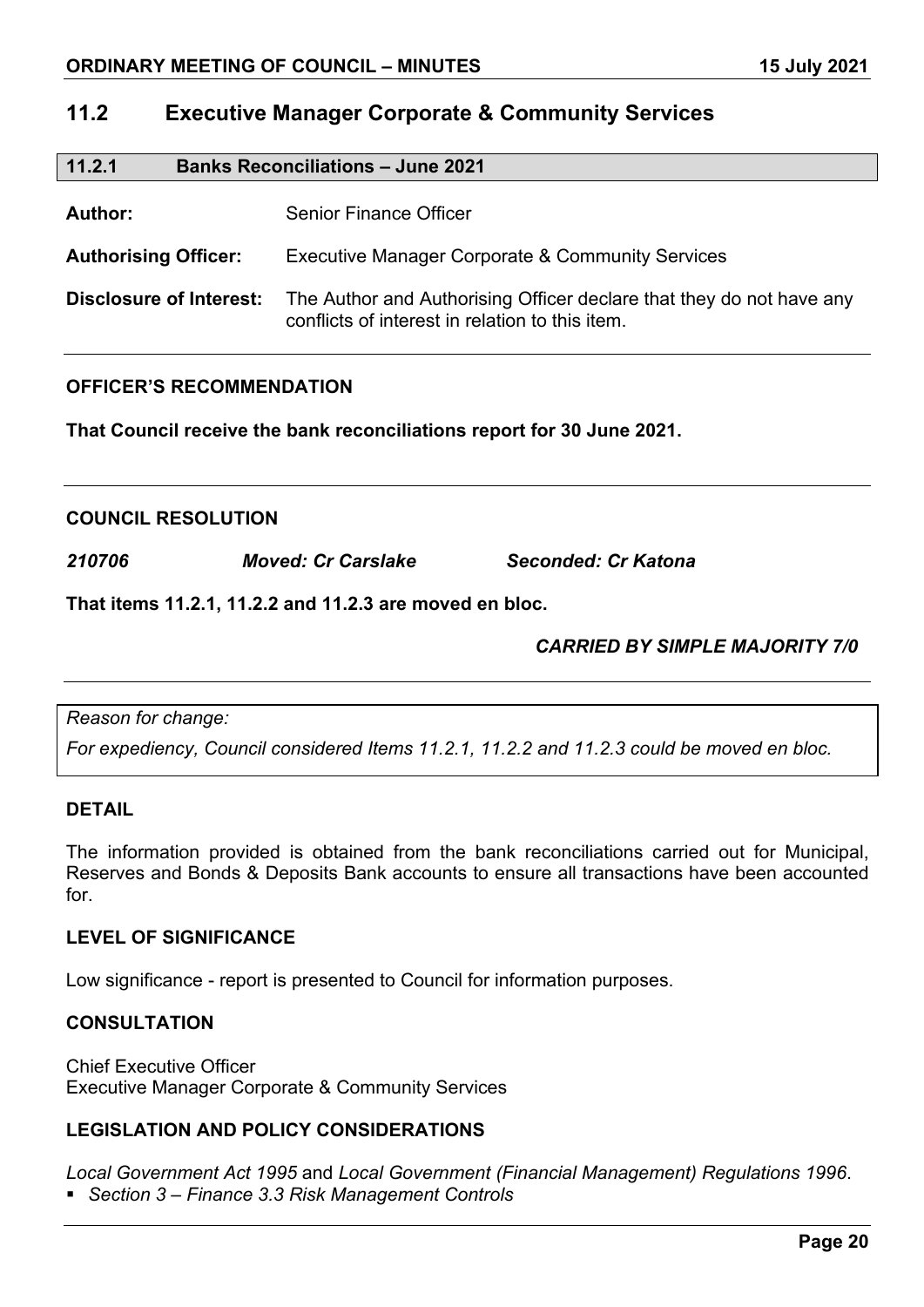### **ORDINARY MEETING OF COUNCIL – MINUTES 15 July 2021**

- *Section 3 – Finance 3.5 Investment Policy – Delegated Authority*
- Strategic Community Plan 2018-2028

**Outcome 4.3** A local government that is respected, professional and accountable

**Outcome 4.5** Long Term Financial Viability

#### **FINANCIAL AND RESOURCES IMPLICATIONS**

As presented to Council.

#### **RISK MANAGEMENT CONSIDERATIONS**

As per Policy *Finance 3.3 Risk Management*

#### **CONCLUSION**

The Shire of Morawa's financial position is as follows:

#### **BANK BALANCES AS AT 30 June 2021**

| <b>Account</b>                                      | 2021           |
|-----------------------------------------------------|----------------|
| <b>Municipal Account</b>                            | \$2,137,421.54 |
| <b>Bonds &amp; Deposits Account</b>                 | \$20,281.04    |
| <b>Reserve Account</b>                              | \$3,310,499.41 |
| <b>Reserve Term Deposit (Community Development)</b> | \$500,000.00   |
| Reserve Term Deposit (Future Funds 1)               | \$800,000.00   |
| Reserve Term Deposit (Future Funds 2)               | \$800,000.00   |

#### **BANK RECONCILIATION BALANCES**

The Bank Reconciliation Balances for 30 June 2021 with a comparison for 30 June 2020 is as follows:

| <b>Account</b>                      | 30 June 2020   | 30 June 2021   |  |
|-------------------------------------|----------------|----------------|--|
| <b>Municipal Account</b>            | \$1,873,608.77 | \$2,137,421.54 |  |
| <b>Bonds &amp; Deposits Account</b> | \$20,013.04    | \$20,281.04    |  |
| <b>Total Reserve Accounts</b>       | \$5,244,142.84 | \$5,410,499.41 |  |

#### **RESERVE ACCOUNTS**

The Reserve Funds of \$5,410,499.41 as at 30 June 2021 were invested in:

- Bank of Western Australia \$3.310.499.41 in the Reserve Account
- Term Deposit (Future Funds 1) \$800,000.00
- Term Deposit (Future Funds 2) \$800,000.00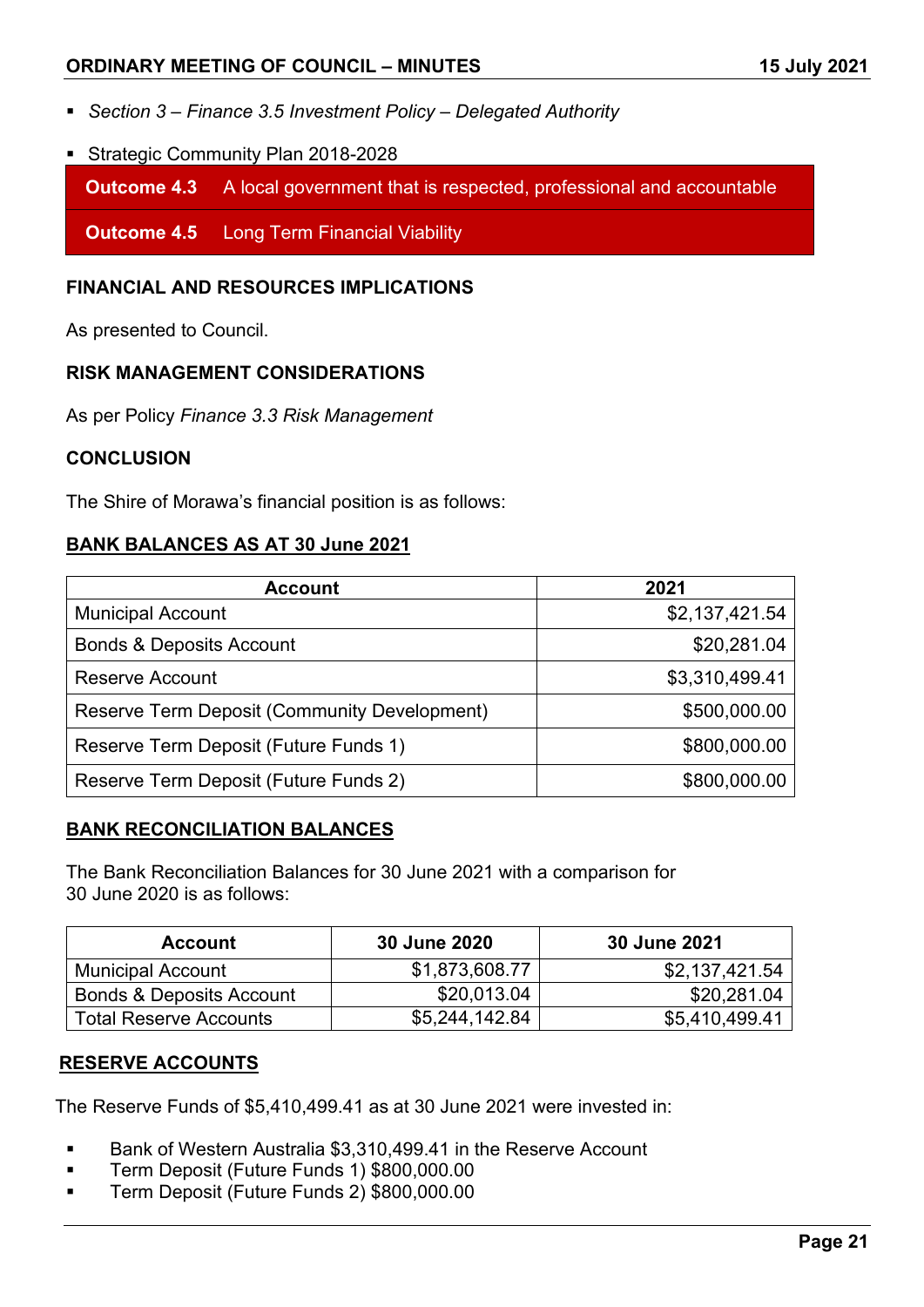Term Deposit (Community Development Fund) \$500,000.00

Breakdown for June 2021 with a comparison for June 2020 is as follows:

|                                                      | <b>June 2020</b> | <b>June 2021</b> |
|------------------------------------------------------|------------------|------------------|
| <b>Leave Reserve</b>                                 | \$225,004.19     | \$230,502.55     |
| <b>Swimming Pool Reserve</b>                         | \$60,673.14      | \$80,807.52      |
| <b>Plant Reserve</b>                                 | \$467,291.28     | \$420,976.28     |
| <b>Building Reserve</b>                              | \$114,195.53     | \$134,448.47     |
| <b>Economic Development Reserve</b>                  | \$3,513.32       | \$3,521.08       |
| <b>Sewerage Reserve</b>                              | \$222,620.40     | \$273,113.48     |
| Contributions<br>Grants<br>and<br>Unspent<br>Reserve | \$0.00           | \$0.00           |
| <b>Community Development Reserve</b>                 | \$1,255,036.72   | \$1,259,335.42   |
| Morawa Future Funds Reserve                          | \$2,025,597.13   | \$2,035,349.77   |
| <b>Morawa Future Funds Interest Reserve</b>          | \$274,395.57     | \$206,820.54     |
| <b>Refuse Transfer Station Reserve</b>               | \$0.00           | \$0.00           |
| Aged Care Units Reserve Units 1 - 4                  | \$70,593.03      | \$70749.38       |
| Aged Care Units Reserve Unit 5                       | \$56,668.88      | \$56,794.41      |
| Aged Care Units Reserve Units 6 - 9                  | \$9,484.63       | \$34,505.64      |
| <b>Business Units Reserve</b>                        | \$145,805.73     | \$166128.67      |
| <b>Legal Fees Reserve</b>                            | \$26,093.52      | \$26,151.31      |
| <b>Road Reserve</b>                                  | \$147,129.54     | \$197,455.41     |
| Covid-19 Reserve                                     | \$140,040.23     | \$108,350.39     |
| <b>Jones Lake Road Rehabilitation Reserve</b>        | 0.00             | 50,000.00        |
| <b>Old Hospital Reserve</b>                          | 0.00             | 50,000.00        |
| Morawa Yalgoo Road Reserve                           | 0.00             | 5,489.09         |
| <b>TOTAL</b>                                         | \$5,244,142.84   | \$5,410,499.41   |

## **Transfer of Funds**

- *\$20,000.00 to Building Reserve as per 2020-2021 Budget.*
- *\$250,000.00 to Plant Reserve as per 2020-2021 Budget.*
- *\$5,000.00 to Long Service Leave Reserve as per 2020-2021 Budget.*
- *\$50,000.00 to Sewerage Reserve as per 2020-2021 Budget.*
- *\$25,000.00 to Aged Care Units 6-9 Reserve as per 2020-2021 Budget.*
- *\$20,000.00 to Business Units Reserve as per 2020-2021 Budget.*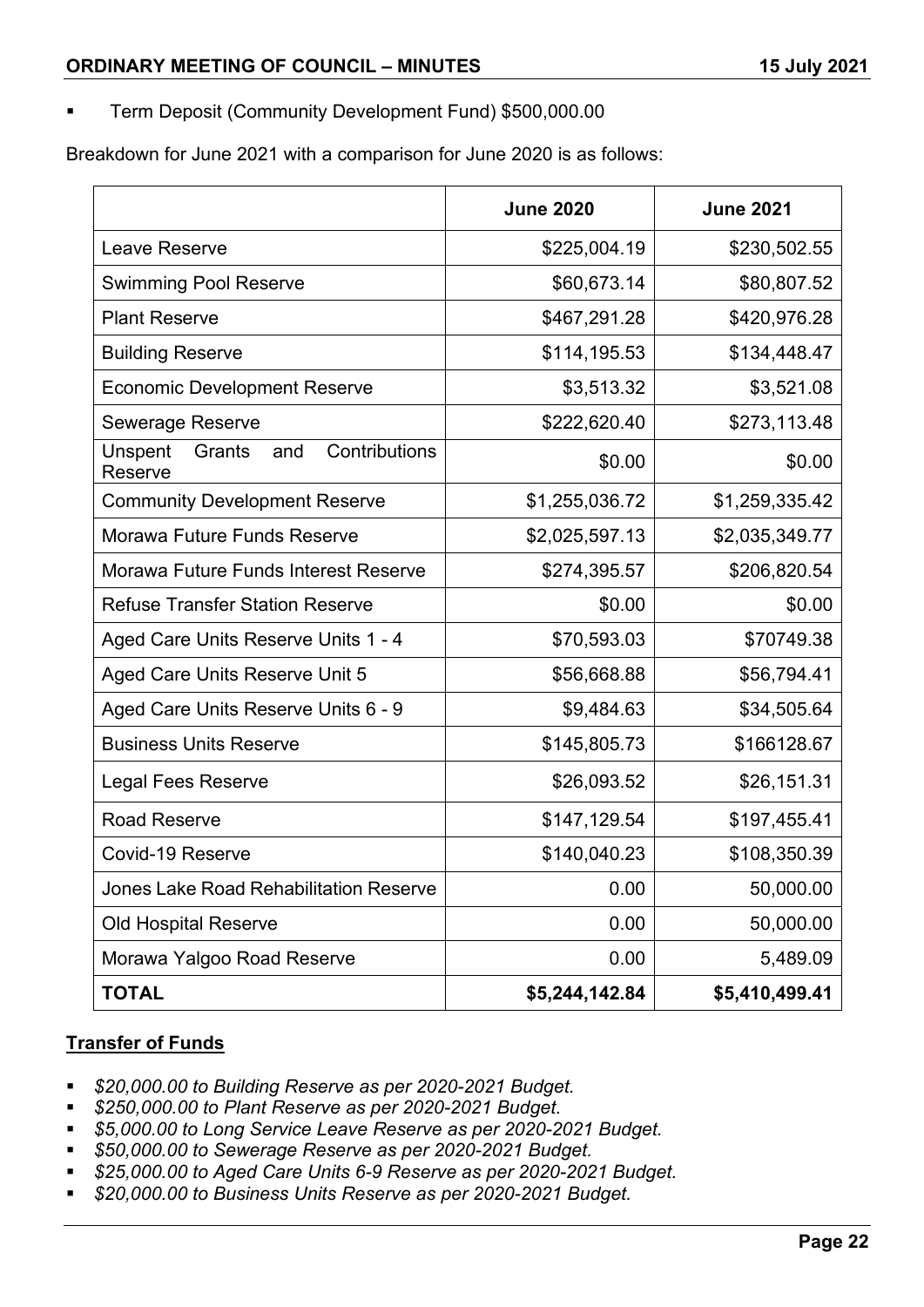- *\$50,000.00 to Road Reserve as per 2020-2021 Budget.*
- *\$20,000.00 to Swimming Pool Reserve as per 2020-2021 Budget.*
- *\$50,000.00 to Jones Lake Road Rehabilitation Reserve as per 2020-2021 Budget.*
- *\$50,000.00 to Old Hospital Reserve as per 2020-2021 Budget.*
- *\$5,489.09 to Morawa Yalgoo Road Reserve as per 2020-2021 Budget.*
- *\$297,350.00 from Plant Reserve to Municipal Account to cover for plant purchased throughout the year as per 2020-2021 Budget.*
- *\$32,000.00 from Covid-19 Reserve to Municipal Account to cover for gym setup expenditure for the year as per 2020-2021 Budget.*

## *Investment Transfers*

- *\$800,000.00 from Future Funds to Term Deposit Future Funds 1 for 90 days @ 0.51% interest – Matures 30 September 2021*
- *\$800,000.00 from Future Funds to Term Deposit Future Funds 2 for 90 days @ 0.51% interest – Matures 30 September 2021*
- *\$500,000.00 from Community Development Fund to Term Deposit Community Development Fund for 90 days @ 0.51% interest – Matures 30 September 2021*

## **ATTACHMENTS**

Nil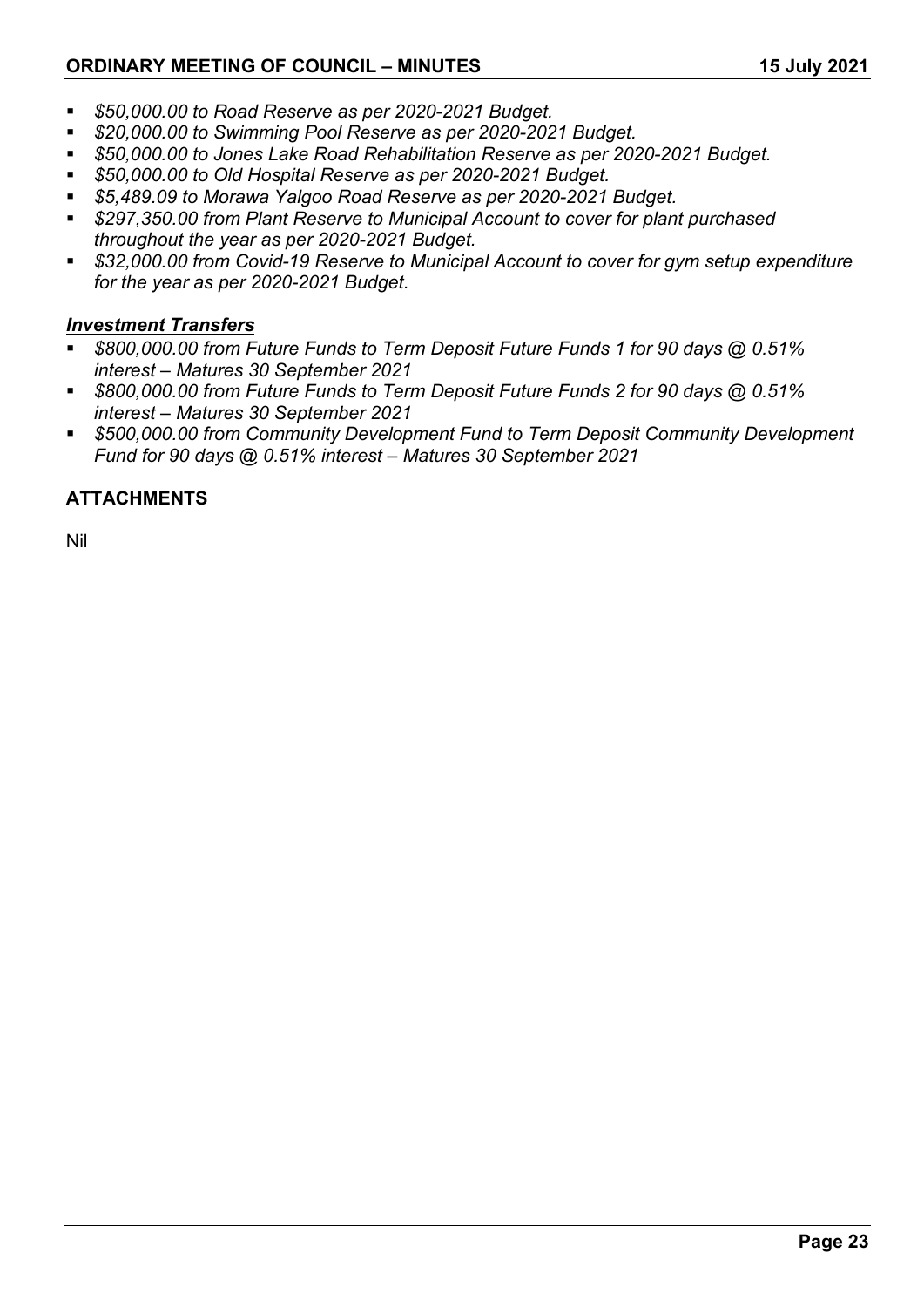#### <span id="page-23-0"></span>**11.2.2 Accounts Due for Payment – June 2021**

| <b>Author:</b>              | <b>Senior Finance Officer</b>                                                                                           |
|-----------------------------|-------------------------------------------------------------------------------------------------------------------------|
| <b>Authorising Officer:</b> | <b>Executive Manager Corporate &amp; Community Services</b>                                                             |
| Disclosure of Interest:     | The Author and Authorising Officer declare that they do not have any<br>conflicts of interest in relation to this item. |

#### **OFFICER'S RECOMMENDATION**

**That Council endorse the list of accounts paid by the Chief Executive Officer totalling \$1,128,104.02 under delegated authority, represented by:**

- **Municipal bank transfer amounting to \$11.00**
- **Municipal EFT Payment Numbers EFT14308 to EFT14434 amounting to \$957,218.92**
- **Municipal Direct Debit Payment Numbers DD7847.1 to DD7893.1 amounting to \$53,560.53**
- **Total Payroll in June 2021: \$116,097.50**
- o **09/06/2021 - \$57,345.52**
- o **23/06/2021 - \$58,751.98**
- **Total Credit Card payment in June 2021: \$1,216.07**

#### **COUNCIL RESOLUTION**

*15705 CARRIED EN BLOC*

#### **PURPOSE**

A list of accounts is attached for Council's consideration in relation to all Shire payments made for the month of June 2021.

#### **DETAIL**

*Local Government (Financial Management) Regulations 1996* – Reg 13.

On 20 June 2019, Council delegated the Chief Executive Officer (CEO) to make payments from the municipal fund or the trust fund as required. A list of all accounts paid by the CEO is to be prepared each month showing all accounts paid since the last list was prepared.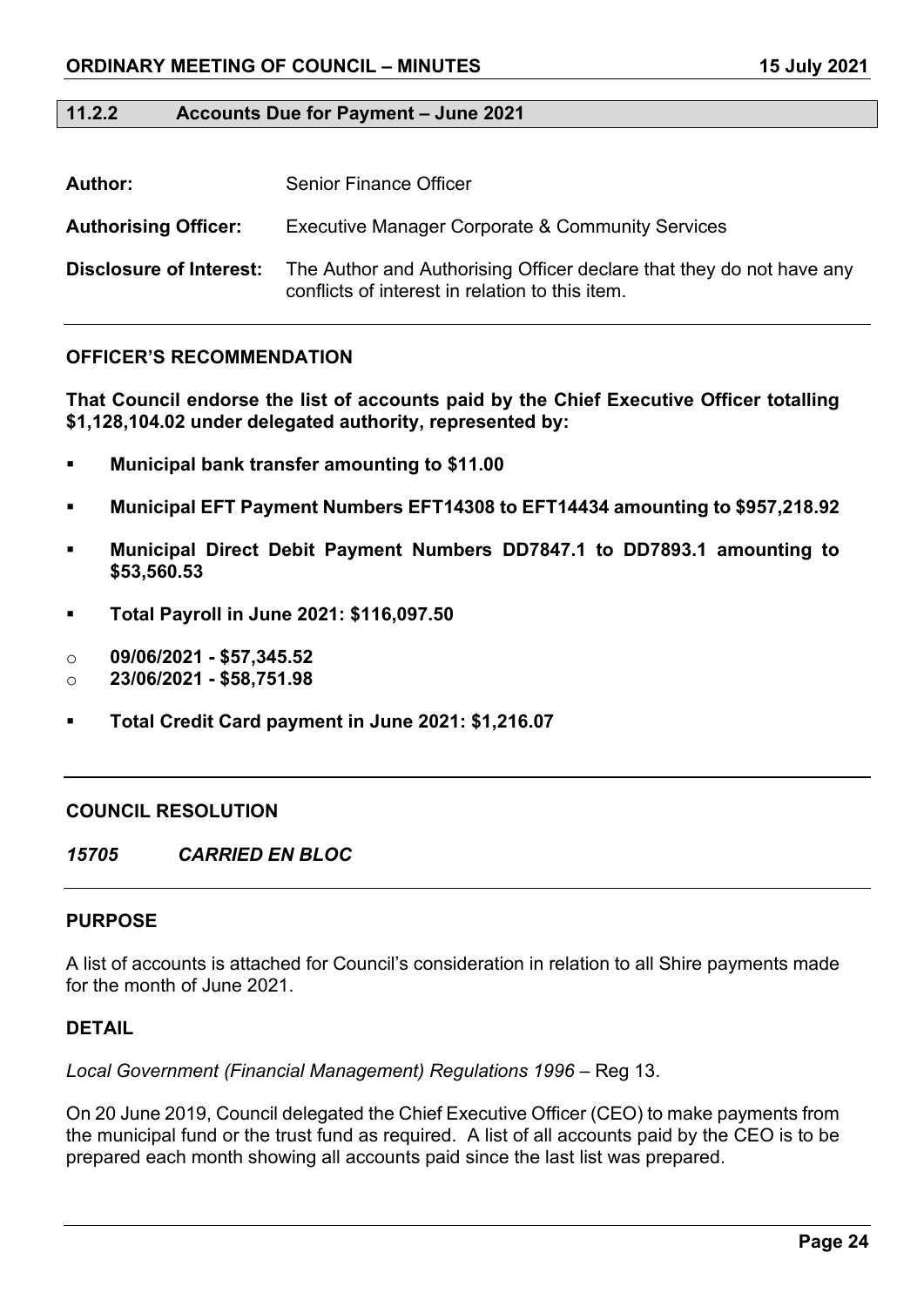## **LEVEL OF SIGNIFICANCE**

Low significance - report is presented to Council for information purposes only.

#### **CONSULTATION**

Chief Executive Officer Executive Manager Corporate & Community Services

#### **LEGISLATION AND POLICY CONSIDERATIONS**

*Local Government (Financial Management) Regulations 1996* – Reg 13

Strategic Community Plan 2018-2028

**Outcome 4.3** A local government that is respected, professional and accountable.

**Outcome 4.5** Long Term Financial Viability .

Use of Corporate Credit Cards Policy 3.7

#### **FINANCIAL AND RESOURCES IMPLICATIONS**

As per *Attachment 1.*

#### **RISK MANAGEMENT CONSIDERATIONS**

As per Policy Section 3 – Finance 3.3 Risk Management.

#### **CONCLUSION**

Council is requested to endorse the list of accounts paid by the Chief Executive Officer as provided in *Attachment 1.*

#### **ATTACHMENTS**

*Attachment 1 - 11.2.2 List of accounts due and submitted.*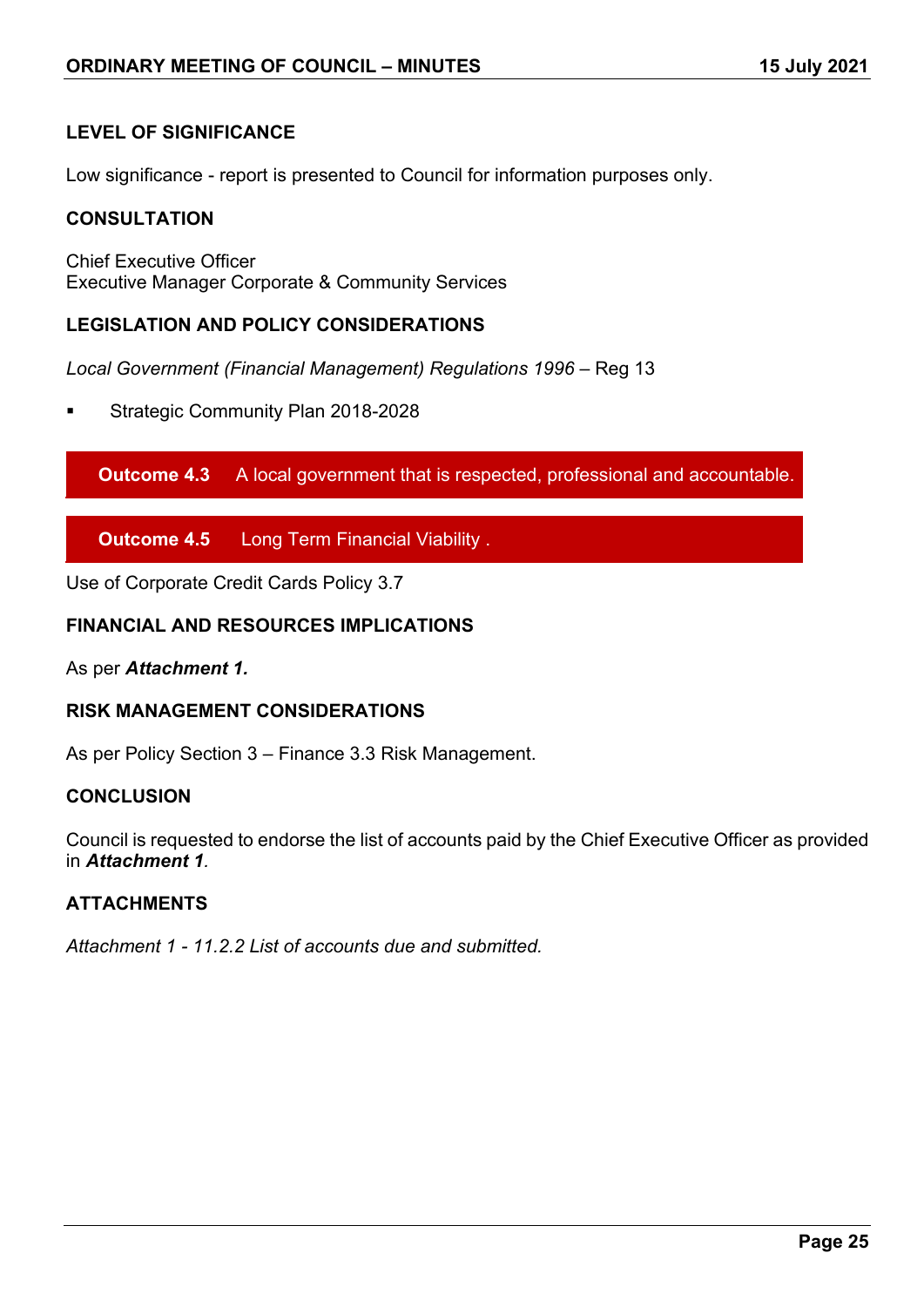## <span id="page-25-0"></span>**11.2.3 Monthly Financial Statements – June 2021 Author:** Senior Finance Officer **Authorising Officer:** Executive Manager Corporate & Community Services **Disclosure of Interest:** The Author and Authorising Officer declare that they do not have any conflicts of interest in relation to this item.

#### **OFFICER'S RECOMMENDATION**

**That Council receive the Statement of Financial Activity for the period ending 30 June 2021.**

#### **COUNCIL RESOLUTION**

#### *15705 CARRIED EN BLOC*

#### **PURPOSE**

Regulation 34(1) (a) of the *Local Government (Financial Management) Regulations 1996* states that a local government must prepare monthly financial statements for Council. The Monthly Financial Activity Report and Schedules are provided for Council's consideration.

#### **DETAIL**

As per the *Local Government (Financial Management) Regulations 1996*, a monthly statement of financial activity report on the sources and application of funds, as set out in the annual budget has the following details:

- **Annual budget estimates.**
- **•** Operating revenue, operating income and all other income and expenses.
- Any significant variations between year-to-date income and expenditure and the relevant budget provisions to the end of the reporting period.
- Identification of any significant areas where activities are not in accordance with budget estimates for the relevant reporting period.
- Provision of likely financial projections for those highlighted significant variations and their effect on the end of year result.
- Inclusion of an operating statement.
- Any other supporting notes as required.

### **LEVEL OF SIGNIFICANCE**

Low significance - report is presented to Council for information purposes only.

#### **CONSULTATION**

Chief Executive Officer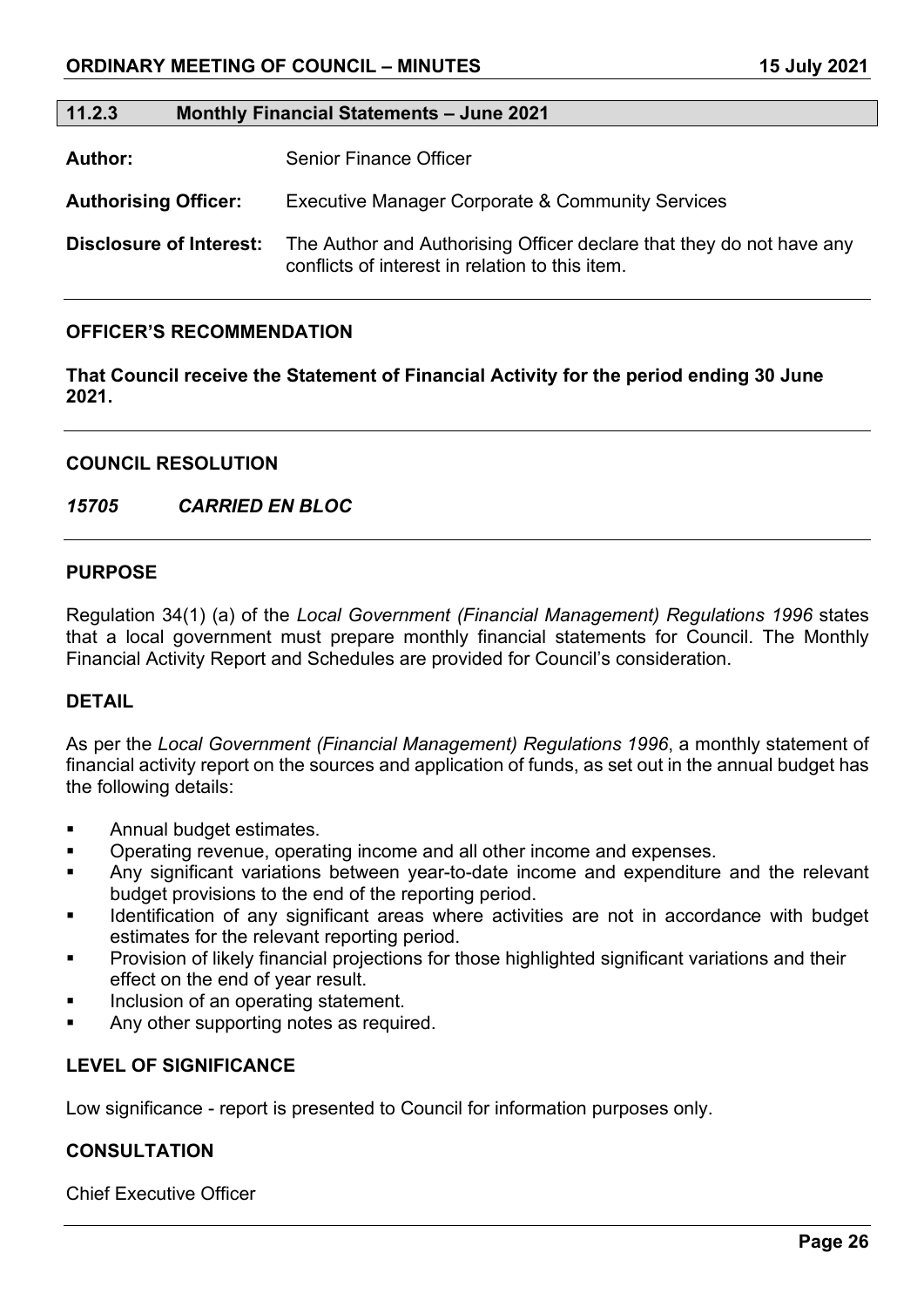Executive Manager Corporate & Community Services

## **OFFICER'S COMMENTS**

Nil

## **LEGISLATION AND POLICY CONSIDERATIONS**

*Local Government (Financial Management) Regulations 1996*

Strategic Community Plan 2018-2028

**Outcome 4.3** A local government that is respected, professional and accountable.

**Outcome 4.5** Long Term Financial Viability

## **FINANCIAL AND RESOURCES IMPLICATIONS**

As presented.

### **RISK MANAGEMENT CONSIDERATIONS**

There are no perceived risks associated with the report.

#### **CONCLUSION**

This report is based on the 2020/21 Annual Budget adopted by Council on 30 July 2020 and the Annual Budget Review adopted by Council on 18 March 2021.

This report contains the budget amounts, actual amounts of expenditure and income to the end of the month for the purpose of keeping Council abreast of the current financial position and the variances are explained under Note 2 of the report.

## **ATTACHMENTS**

*Attachment 1 – 11.2.3 June 2021 Monthly Financial Activity Report Attachment 2 – 11.2.3 June 2021 Schedules 2 - 14*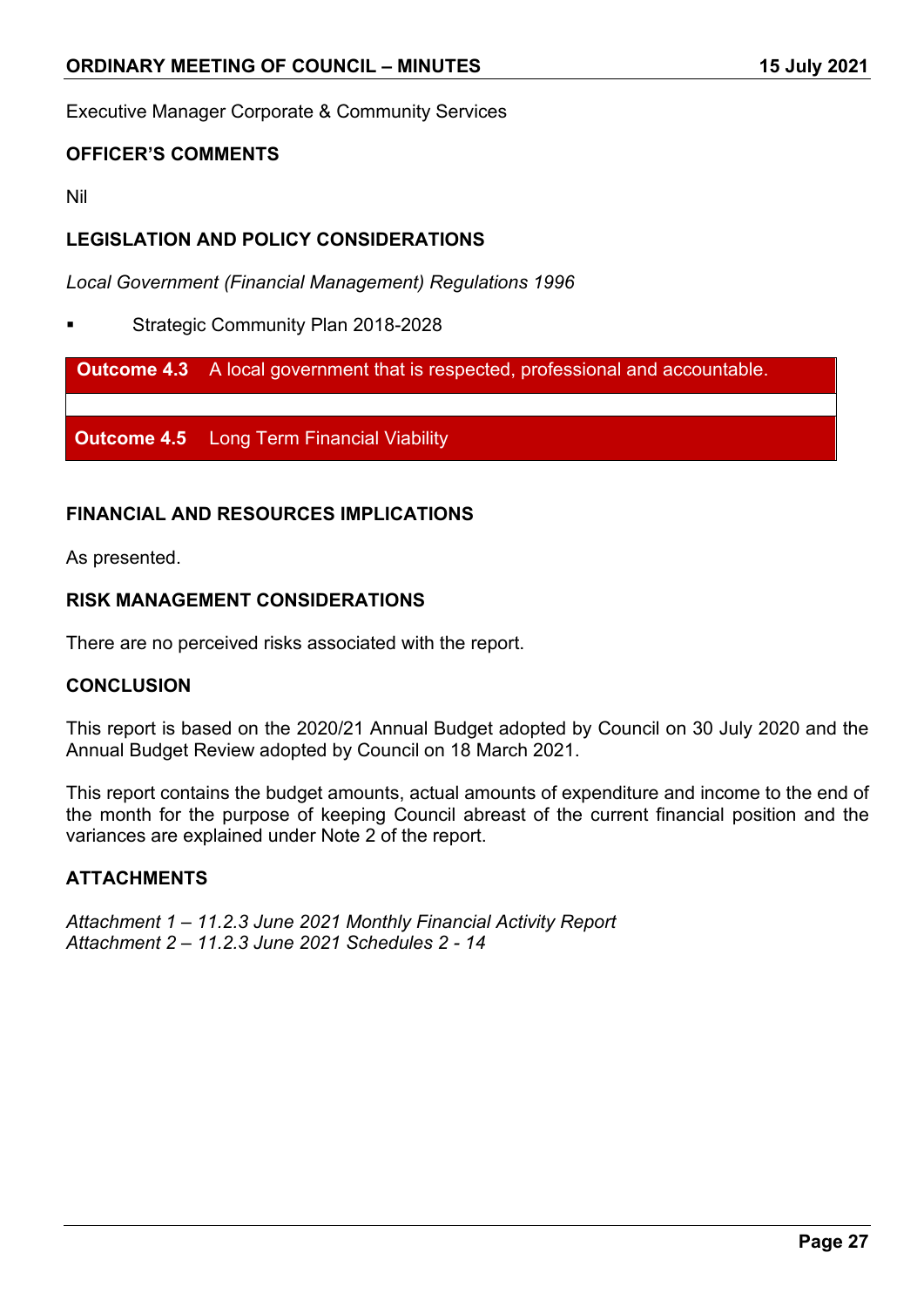#### <span id="page-27-0"></span>**11.2.4 Chief Executive Officer Authorisations and Reporting to Council**

**Author:** Senior Finance Officer

**Authorising Officer:** Executive Manager Corporate and Community Services

**Disclosure of Interest:** The Author and Authorising Officer declare that they do not have any conflicts of interest in relation to this item.

#### **OFFICER'S RECOMMENDATION / COUNCIL RESOLUTION**

*210707 Moved: Cr Carslake Seconded: Cr Coaker*

**That with respect to the Chief Executive Officer Authorisations and Reporting to Council:** 

- **1. Council receives the information presented to this meeting that the Chief Executive Officer took no leave since the last Ordinary Council Meeting held on 20 May 2021.**
- **2. Council receives the information presented to this meeting that the credit card transactions made by the Chief Executive Officer using his corporate credit card in May 2021 and acknowledges that payments have been made in accordance with the Shire's procurement policy and Credit Card Agreement.**
- **3. Council receive the information presented to this meeting of no reimbursement application made by the Chief Executive Officer in May 2021.**

#### *CARRIED BY SIMPLE MAJORITY 7/0*

#### **PURPOSE**

The purpose of this agenda item is to report to Council on Chief Executive Officer (CEO) leave applications, use of corporate credit card and any reimbursement(s) of CEO expense applications.

#### **DETAIL**

Due to the position held by the CEO, there is no other individual person authorised under the *Local Government Act 1995* (the Act) to approve or authorise the CEO's leave applications, use of the corporate credit card and the reimbursement of CEO expense applications.

These functions can only be approved by Council resolution.

#### **Leave Taken**

This report covers leave taken by the CEO for the month of June 2021. No leave was taken for this period.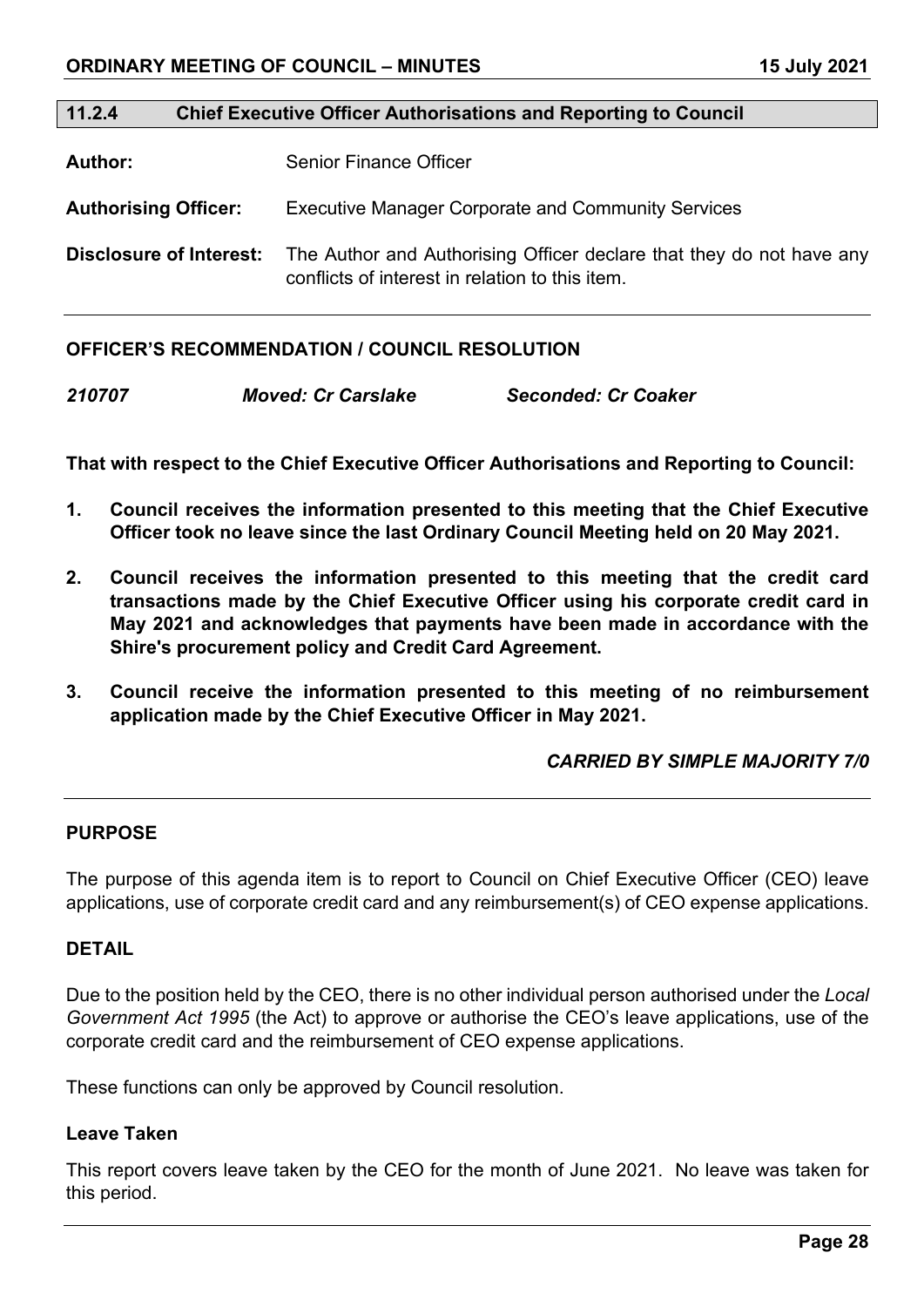#### **Corporate Credit Card**

This report covers May 2021 credit card statement *Attachment 1*.

#### **Reimbursement Application**

This report covers the month of June 2021. No reimbursements were claimed during this period.

#### **LEVEL OF SIGNIFICANCE**

Low significance - report is presented to Council for information purposes.

#### **CONSULTATION**

Senior Management Team

#### **LEGISLATION AND POLICY CONSIDERATIONS**

Section 2.7 of the *Local Government Act 1995* states:

#### *"Role of council*

- *(1) The council —*
	- *(a) governs the local government's affairs; and*
	- *(b) is responsible for the performance of the local government's functions.*
- *(2) Without limiting subsection (1), the council is to* 
	- *(a) oversee the allocation of the local government's finances and resources; and*
	- *(b) determine the local government's policies."*

#### **Shire of Morawa Policies**

*CEO Leave Authorisations and Other Approvals Policy Use of Corporate Credit Cards Policy*

#### **Strategic Community Plan 2018 to 2028 (desktop Review June 2020)**

**Outcome 4.3** A local government that is respected, professional and accountable

#### **FINANCIAL AND RESOURCES IMPLICATIONS**

There are no known financial or resource implications in relation to this item.

### **RISK MANAGEMENT CONSIDERATIONS**

There are no known risk management implications in relation to this item.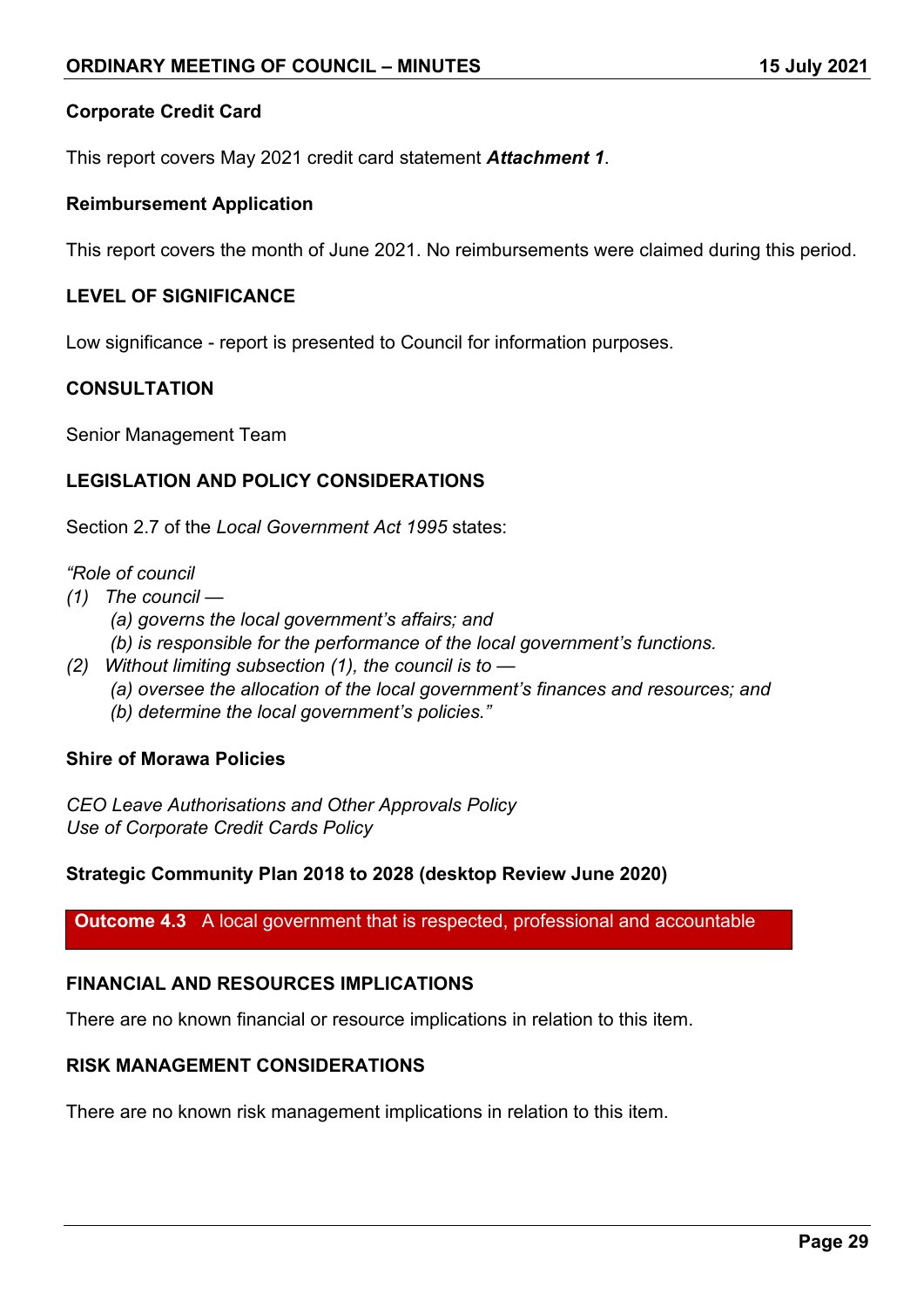## **CONCLUSION**

That Council receive the information contained in this report addressing the CEO's:

- **leave of any type;**
- **additional hours worked and claimed;**
- **EXECO corporate credit card expenses; and**
- **work related expenses/reimbursements.**

### **ATTACHMENTS**

*Attachment 1 –* 11.2.4 CEO Credit Card Statement.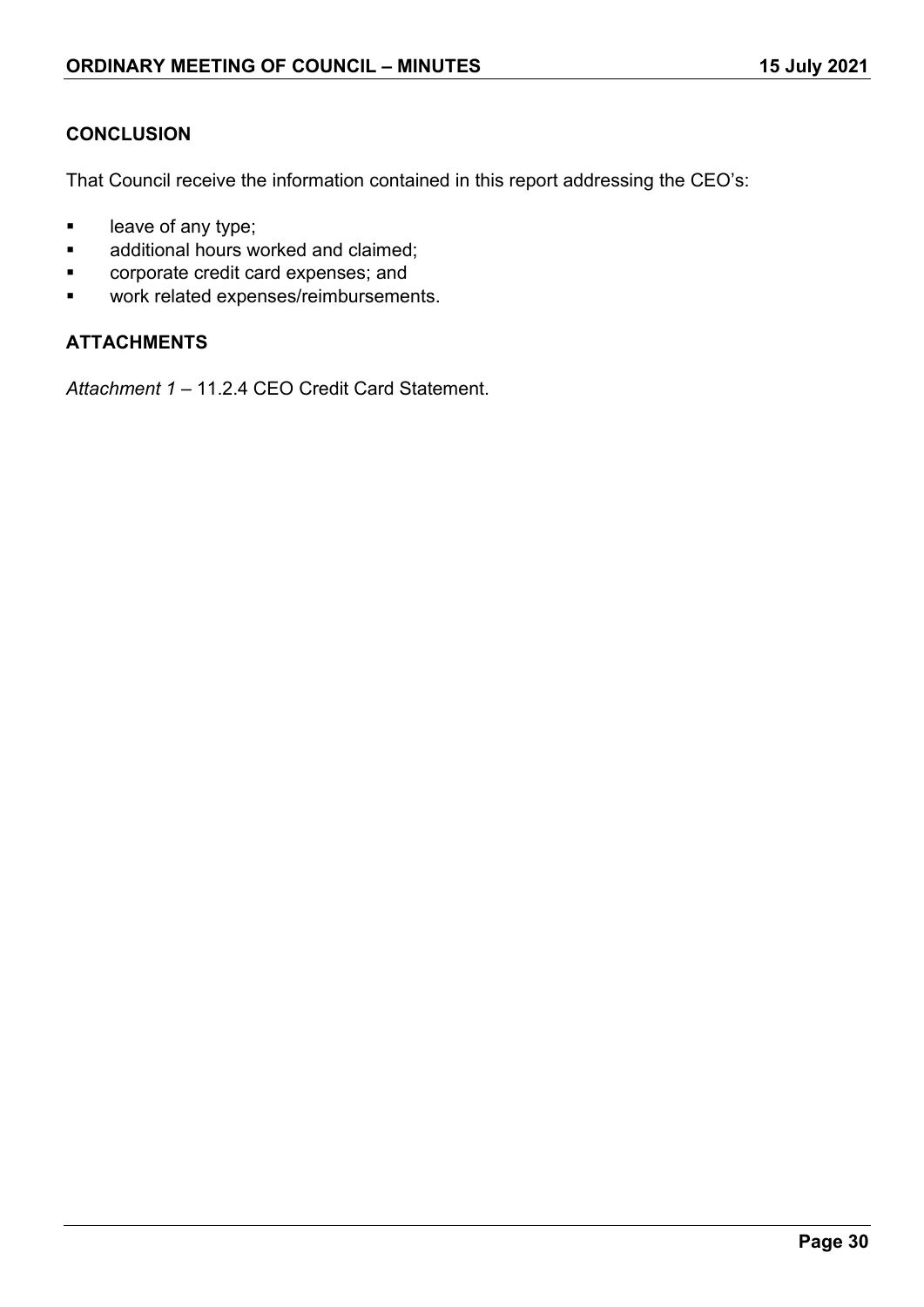## <span id="page-30-0"></span>**11.2.5 Memorial Plaque at the Greater Sporting Ground Gatekeepers Hut Author:** Community Development Officer **Authorising Officer:** Executive Manager Corporate and Community Services

**Disclosure of Interest:** The Author and Authorising Officer declare that they do not have any

conflicts of interest in relation to this item.

#### **OFFICER'S RECOMMENDATION / COUNCIL RESOLUTION**

*210708 Moved: Cr Collins Seconded: Cr Katona*

**That Council approve the Morawa Football Club to erect a memorial plaque for the late Mr Robert Plozza and the late Mr Colin Watson on the gate keepers hut at the Greater Sporting Grounds.** 

## *CARRIED BY SIMPLE MAJORITY 7/0*

#### **PURPOSE**

The purpose of this item is to refer to Council on the Morawa Football Club's letter request to install a memorial plaque for Mr Robert Plozza and Mr Colin Watson on the gate keepers hut at the Morawa Greater Sporting Grounds.

#### **DETAIL**

Shire of Morawa Policy Manual states in ADM05 Memorials on Council Controlled Land, "The creation or placement of memorials or monuments on public land is not permitted unless the consent of the Shire of Morawa is provided". Therefore, Council approval is required for the Morawa Football Club to go ahead with this memorial plaque.

The Morawa Football Club sent the initial letter of request on 16 May 2021 with only Mr Robert Plozza's name in memorial on the plaque at the gatekeepers hut. Following further consultation with life members, the Football Club decided to withdraw this request from the June OCM and sent another letter on 22 June 2021 to also include the late Colin Watson's name on the memorial plaque. This letter is provided in the attachments.

The Football Club is paying for the design, manufacture, and installation of the plaque, which they request to put somewhere on the outside of the gatekeepers hut, or wherever Council allows at the Greater Sporting Grounds.

The plaque would be approximately 200mm x 200mm in a material called metal graph plate (silver) with the following text in black,

> *Gatekeepers Hut In memory of Colin Watson and Robert "Bob" Plozza*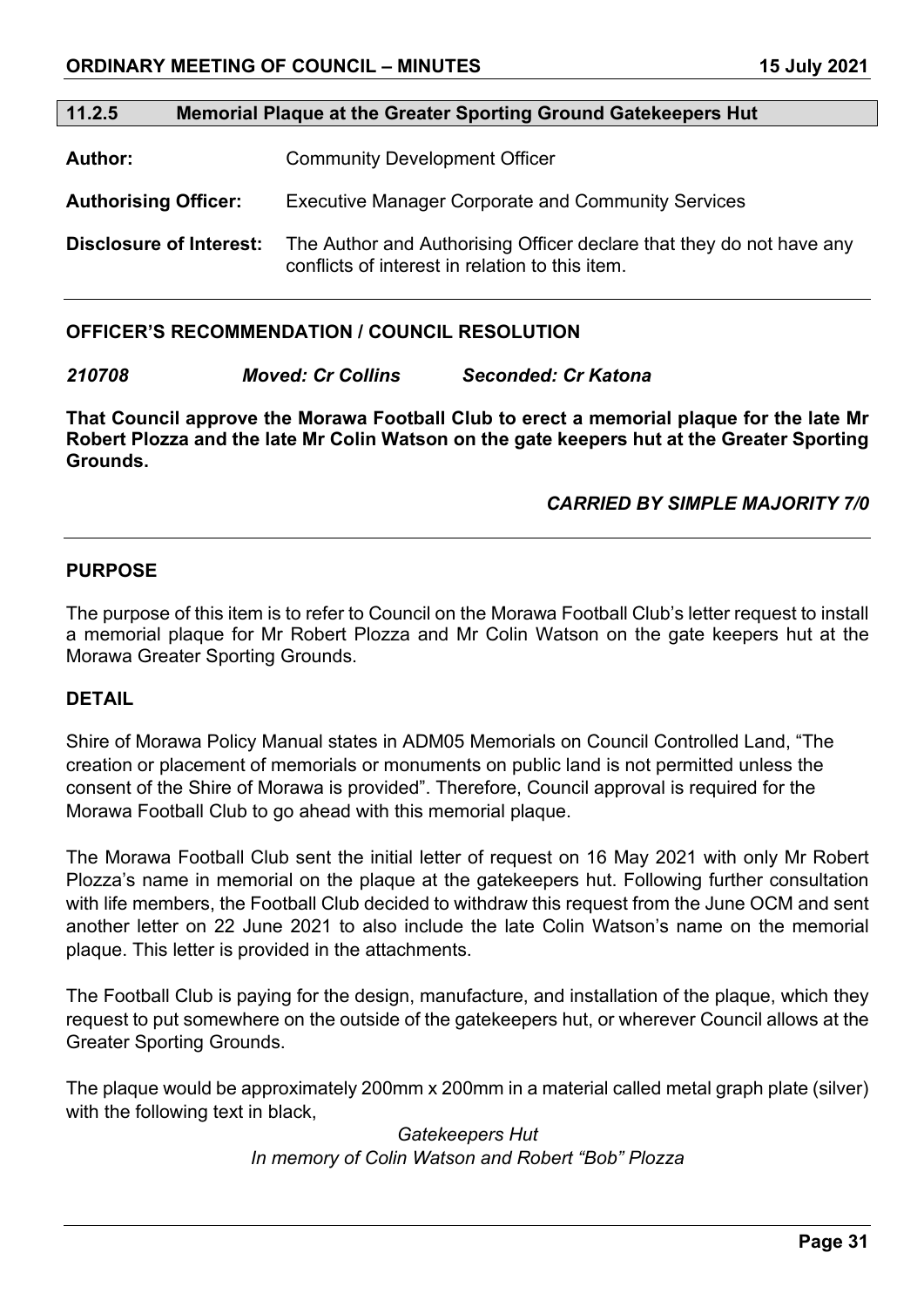## **LEVEL OF SIGNIFICANCE**

Low significance – report is presented for Council to advise decision.

#### **CONSULTATION**

Chief Executive Officer Executive Manager Corporate & Community Services Executive Manager of Works & Assets

#### **OFFICER'S COMMENTS**

Nil

#### **LEGISLATION AND POLICY CONSIDERATIONS**

Strategic Community Plan 2018-2028

| <b>Outcome 3.2</b> Respect our cultural, indigenous and heritage assets                          |                                             |  |
|--------------------------------------------------------------------------------------------------|---------------------------------------------|--|
| 3.2.1                                                                                            | Support to community activities and events. |  |
| <b>Outcome 3.5</b> Improved and well maintained community, recreational and civic infrastructure |                                             |  |

Shire of Morawa Policy Manual

ADM 05 Memorials on Council Controlled Land

#### **FINANCIAL AND RESOURCES IMPLICATIONS**

Nil – the Football Club has expressed its desire to pay for the design, manufacture, and installation of the memorial plaque. Council staff may be required to install the plaque at the location, and the Football Club would be invoiced for this expense.

#### **RISK MANAGEMENT CONSIDERATIONS**

There are no perceived risks associated with the Memorial Plaque installation.

#### **CONCLUSION**

That Council approve the Morawa Football Club to erect a memorial plaque for the late Mr Robert Plozza and the late Mr Colin Watson on the gate keepers hut at the Greater Sporting Grounds.

#### **ATTACHMENTS**

*Attachment 1 – 11.2.5 Letter from Morawa Football Club*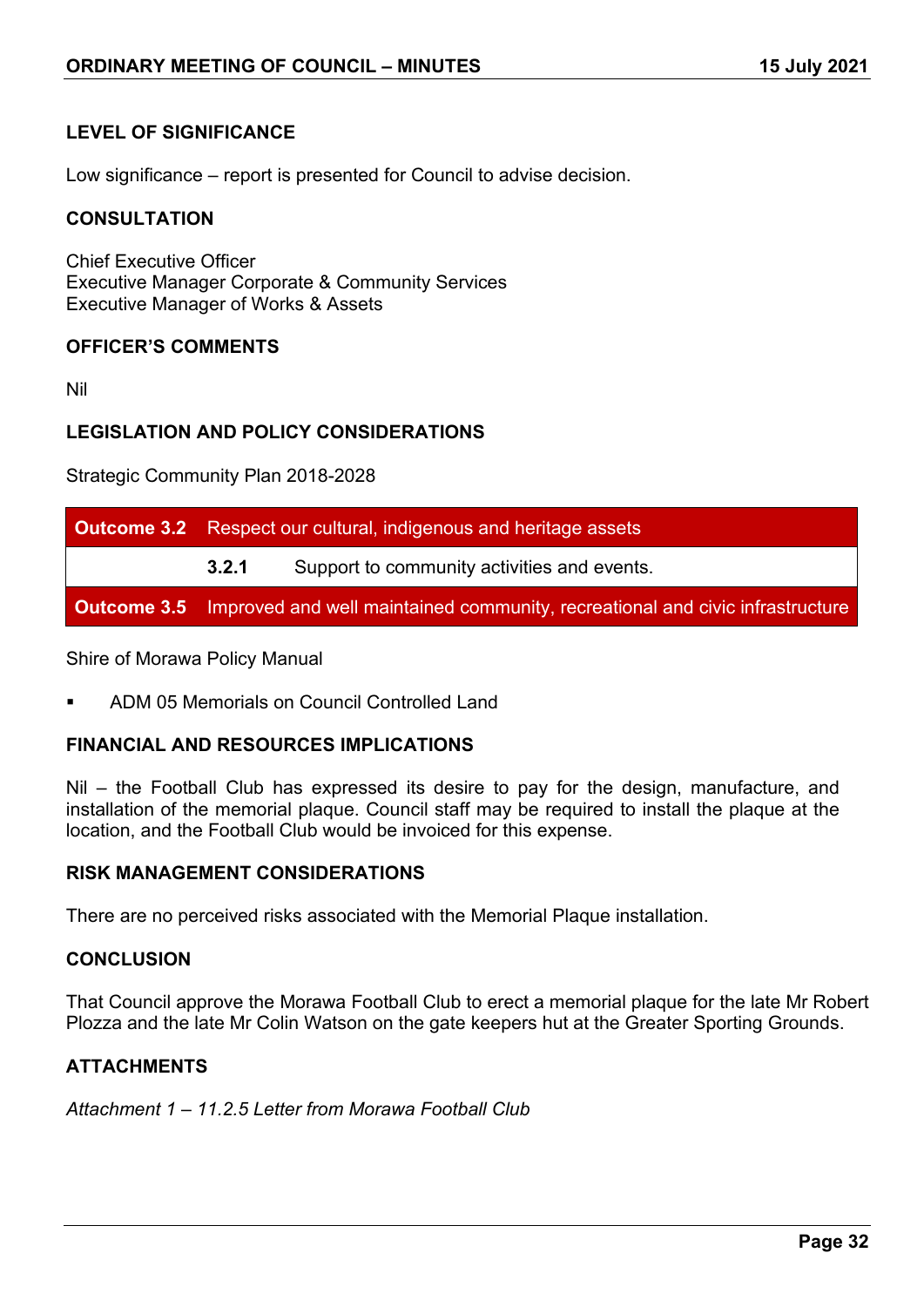## <span id="page-32-0"></span>**11.3 Executive Manager Works and Assets**

<span id="page-32-1"></span>

| 11.3.1 | Main Roads Western Australia RAV Request |
|--------|------------------------------------------|
|--------|------------------------------------------|

**Author:** Executive Manager Works & Assets

**Authorising Officer:** Chief Executive Officer

**Disclosure of Interest:** The Author and Authorising Officer declare that they do not have any conflicts of interest in relation to this item.

### **OFFICER'S RECOMMENDATION / COUNCIL RESOLUTION**

*210709 Moved: Cr Carslake Seconded: Cr Stokes*

**That Council:**

- **1. With respect to the request from Main Roads Western Australia (Heavy Vehicle Section) to assess the suitability of sections of Munckton Road and Koolanooka Access Road to modify the Restricted Access Vehicle Network (RAV) rating:**
	- **a. Note the RAV assessment checklist** *Attachment 1;* **and**
	- **b. Does not object to Munckton Road from SLK 0.00 to SLK 14.26 being classified conditional type A Low Volume RAV 7 with the additional condition that the maximum speed to apply when the road is visibly wet is 40 km/h;**
	- **c. Note that the Koolanooka Access Road has no public access and the mine site is responsible for all maintenance, so Council supports the mine's position in relation to this road**
- **2. Authorise the CEO to commence negotiations and development of a Road User Agreement with SMS/Rivett Mining Services with the draft agreement to be presented to Council prior to execution**

## *CARRIED BY SIMPLE MAJORITY 7/0*

#### **PURPOSE**

Council is requested to consider the request by Main Roads WA for an assessment of Munckton Road and the Koolanooka Access Road to determine if it is suitable to modify the Restricted Access Vehicle Network (RAV)

#### **DETAIL**

Main Roads Heavy Vehicle Section (HVS) has received applications to modify the following section of road(s) onto the RAV Network: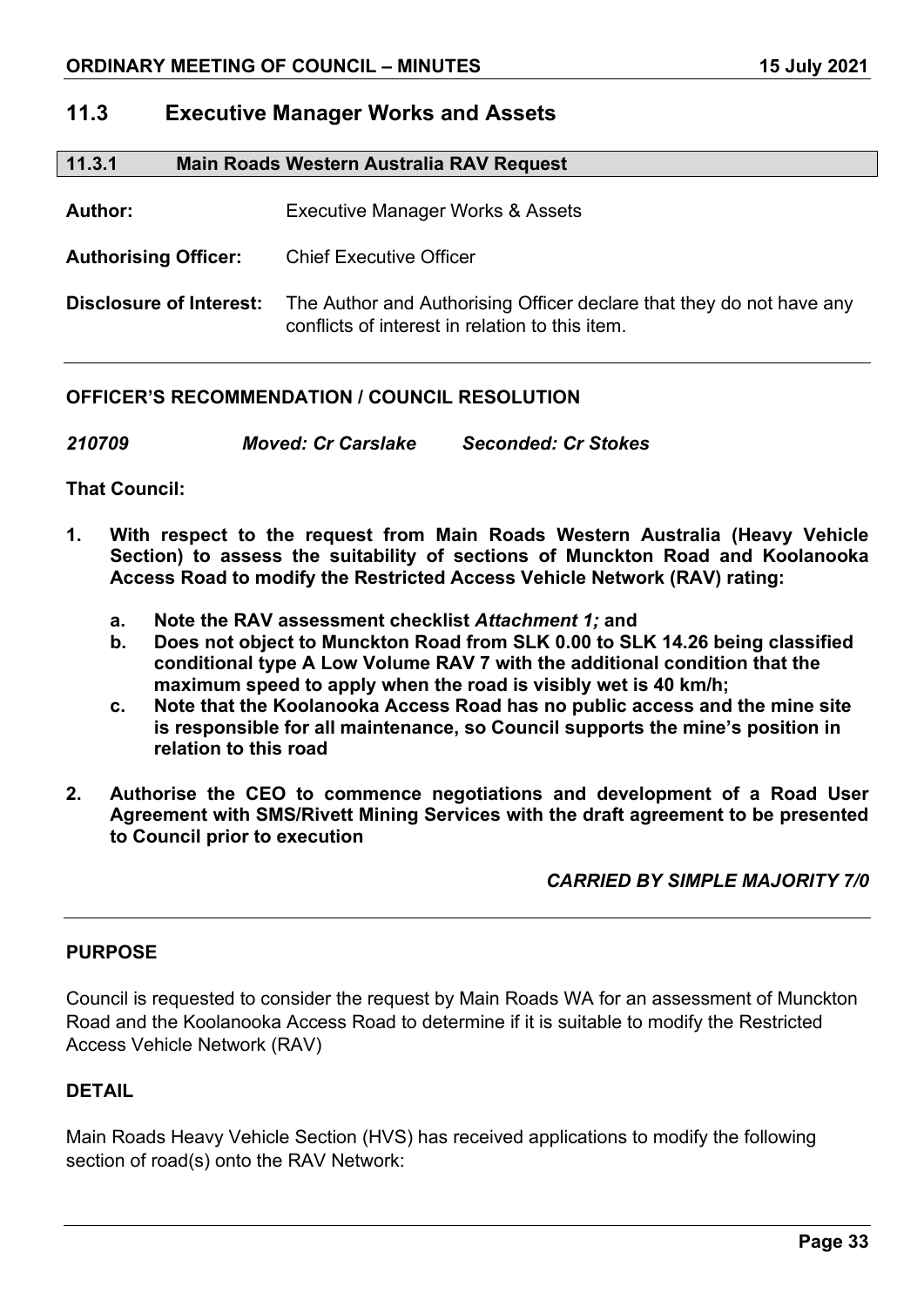| Road<br>No./Name | From<br>Location<br>(SLK) | Τo<br>Location<br>(SLK) | Current<br><b>RAV</b><br><b>Network</b> | <b>Requested</b><br><b>RAV</b><br><b>Network</b> | <b>School Bus</b><br><b>Route (Yes</b><br>or No) | <b>Traffic</b><br>Count<br>(AADT) |
|------------------|---------------------------|-------------------------|-----------------------------------------|--------------------------------------------------|--------------------------------------------------|-----------------------------------|
| 5110006          | Munckton Rd               | Morawa-<br>Yalgoo RD    | 4                                       |                                                  |                                                  |                                   |
| 511Z005          | Koolanooka Access<br>Road |                         | U                                       |                                                  |                                                  |                                   |

Should the roads be deemed unsuitable to be added to the RAV7 Network when assessed it may be considered for a Restricted Local Access Permit. This permit is for individual access to a road with specific combination and with suitable conditions to mitigate any risk.

RAV Networks 2 to 7 and 9 to 10 consists of some Low Volume roads that do not strictly comply with the assessment guidelines. These roads have in the past been approved due to the low traffic volumes and are subject to the following conditions:

- (a) "Type A" Low Volume roads:
	- Maximum Speed to be determined whilst conducting on-site assessment, in accordance with the RAV Guidelines
	- Current written approval from the road owner, endorsing use of the road, must be obtained, carried in the vehicle, and produced upon request,
	- Headlights must be switched on at all times,
	- When travelling at night, the RAV must travel at a maximum speed of 40km/h and display an amber flashing warning light on the prime mover,
	- No operation on unsealed road segment when visibly wet, without road owner's approval,
	- Direct radio contact must be maintained with other RAV's to establish their position on or near the road (UHF channel 40).
	- Not to be used as a through route. For local delivery, pickup and garaging only. Driver must carry documentation as proof of local delivery, pickup, or garaging address.
- (b) "Type B" Low Volume roads: All conditions stipulated for "Type A" Low Volume Roads apply;
- For a single lane road, the road must not be entered until the driver has established via radio contact that there is no other RAV on the road travelling in the oncoming direction, and
- The RAV must not exceed a speed of 40 km/h.

The proponents behind this request through Main Roads are SMS and Rivett Mining Services who are working in partnership with Sinosteel Midwest Corporation for the restart of the Koolanooka Mine for a period of up to 4 years. As described in the attached letter the group which to restart the use of the Tilly Siding for cartage to port but may have an interim period carting through to Mingenew and Geraldton using the road network. SMS Mining Services have indicated that they wish to enter into a road user agreement with the Shire to ensure they contribute towards the haulage route maintenance.

Whilst, increasing the RAV rating and haulage on Munckton Road may not be Council's first choice the economic benefits of the Koolanooka mine restarting should outweigh the potential impacts of increased haulage. Increased mining activity within the Shire boundary brings potential opportunities for growth and development.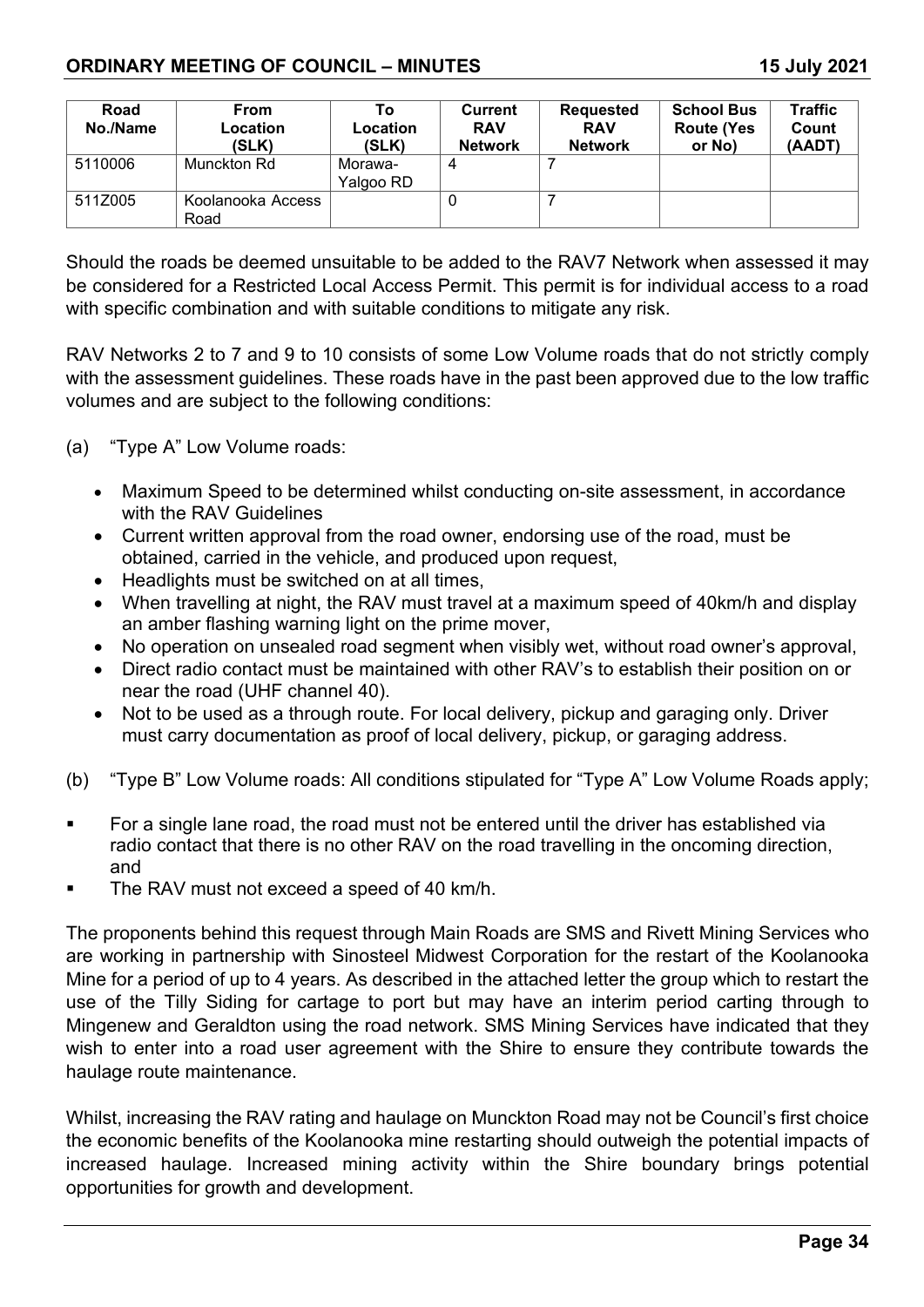### **LEVEL OF SIGNIFICANCE**

Low significance – response required to be provided back to HVS before the end of June 2021

## **CONSULTATION**

Chief Executive Officer Senior Staff

## **LEGISLATION AND POLICY CONSIDERATIONS**

*Local Government Act 1995 Road Traffic Act 1972 Road Traffic (Vehicles) Act 2012 Road Traffic (Vehicle Standards) Regulations 2002*

The Shire does not have a Policy in relation to reviewing RAV ratings for roads.

#### **FINANCIAL AND RESOURCES IMPLICATIONS**

There are no known financial implications in relation to this item. It is not anticipated that a change to RAV 7 would significantly impact the maintenance cost and requirements on the roads, but the Shire would be seeking a maintenance contribution from the proponent to cover any impact of increased haulage.

#### **RISK MANAGEMENT CONSIDERATIONS**

As identified in the 'RAV assessment checklist' there are no known risk management implications in relation to this item

#### **CONCLUSION**

The RAV assessment checklist does not identify any significant deficiencies that may render the road(s) unsuitable for RAV7 access. This report recommends that Council consider recommending to HVS that the sections of Munckton Road and Koolanooka Access Road (as defined above) be conditionally added to the RAV7 network with a condition rating "Type A" Low Volume Road.

## **ATTACHMENTS**

*Attachment 1 – 11.3.1 Main Roads Western Australia – Assessment of Munckton and Koolanooka Access Roads Attachment 2 – 11.3.1 Letter SMS Mining Services – Road Access for restart of operations at Koolanooka*